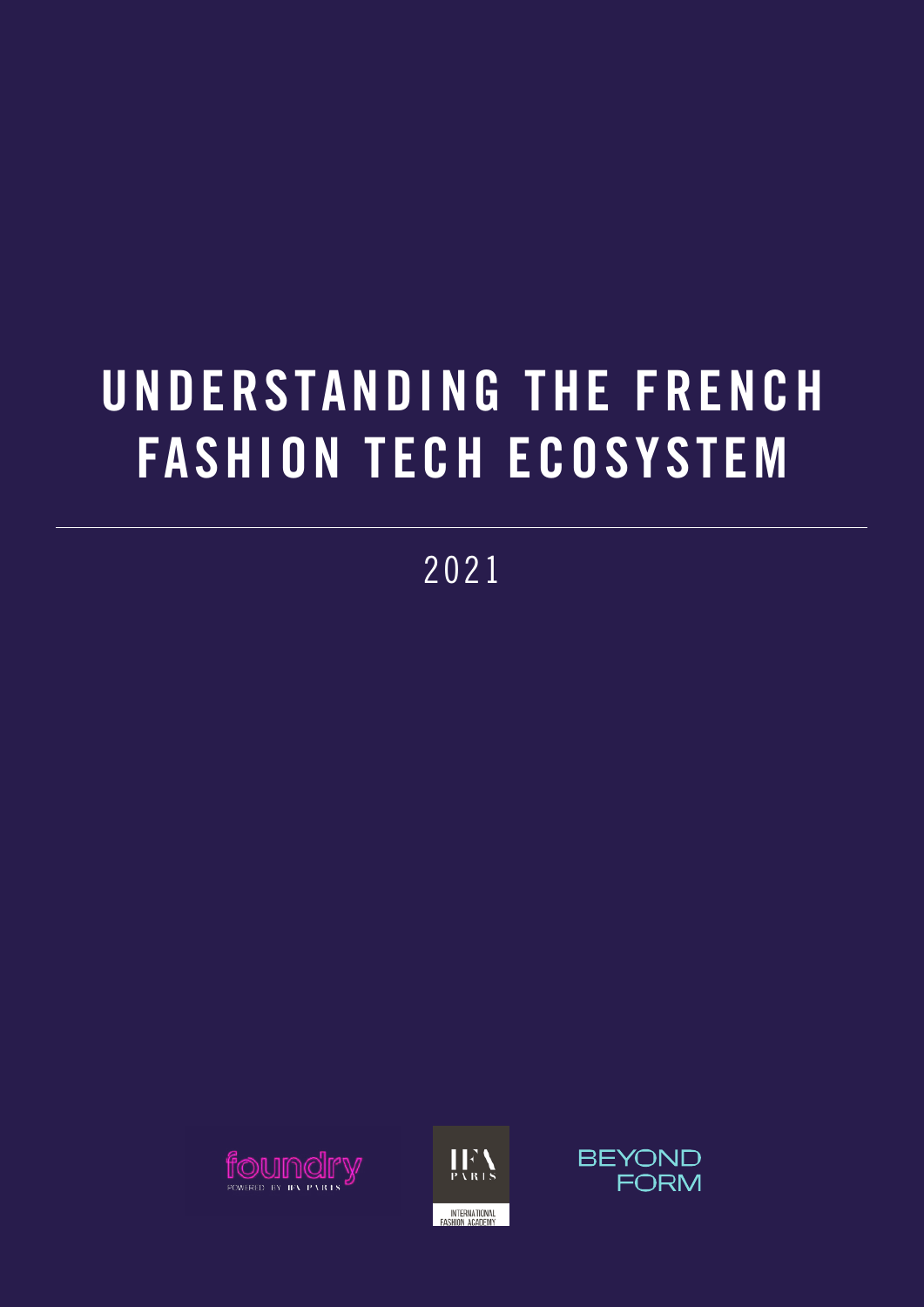### ABOUT

#### About This White Paper

This white paper was created by Foundry Powered by IFA Paris, a fashion tech lab based inside International Fashion Academy. All our partners and members are working at the intersection of fashion & technology with a goal to create new opportunities for the fashion industry. Whether this be within the themes of sustainability, retail or industry 4.0, this white paper highlights the initiatives happening globally and locally. Subsequently we are creating a dialogue for the various stakeholders endeavouring to make a meaningful impact within fashion tech.

#### Note to Reader

This white paper was written with full independence. The organisations and initiatives featured inside this white paper have been done so at the full discretion of the authors. Foundry Powered by IFA Paris has not received any financial compensation or required to fulfill any partnership obligations with this publication.

#### About Foundry Powered by IFA Paris

Our goal is to pioneer fashion tech in Paris and beyond. Foundry Powered by IFA Paris is driving the shift to solve complex industry problems shaping the future of fashion. We aim to do this by providing specialist spaces, programs and access to a network of individuals in areas from fashion and tech through to entrepreneurship. Dedicated to bridging the gap between academia and industry, we're actively working with start-ups, students and organisations to push the boundaries of fashion tech.

Foundry's unique ecosystem ensures that it is able to empower those that wish to embrace digital transformation. The fashion tech lab is an initiative launched in partnership between IFA Paris, a fashion school with campuses in Paris, Shanghai & Istanbul, and Beyond Form, a fashion tech venture studio.

#### Contact Us

18 - 24 Quai de la Marne, Paris, 75019, France.

www.foundryftlab.com foundry@ifaparis.com

#### About IFA Paris

IFA Paris is a fashion school that offers students around the world a vast range of unique and tailored courses at undergraduate and postgraduate level. We give students the choice to study in three of the most globally influential fashion hubs – Paris, Shanghai and now in Istanbul that sets us apart from other fashion schools.

Our value lies in our exposure to the world and the interaction that allows the 50 nationalities constituting its student and teacher body to share in the projects and daily life taking place within our schools.

www.ifaparis.com

#### About Beyond Form

Beyond Form is a venture studio building impact-driven fashion technologies. They're on a mission to modernize the fashion industry through tech innovations across the value chain, and in turn create a more sustainable and efficient fashion system

Beyond Form partnered with IFA Paris to launch the fashion tech innovation lab in 2019 and runs the Startup Program. Every 6 months founders from all over the world are welcomed to Paris to work with the Beyond Form team on building out their early-stage fashion tech businesses.

www.beyondform.io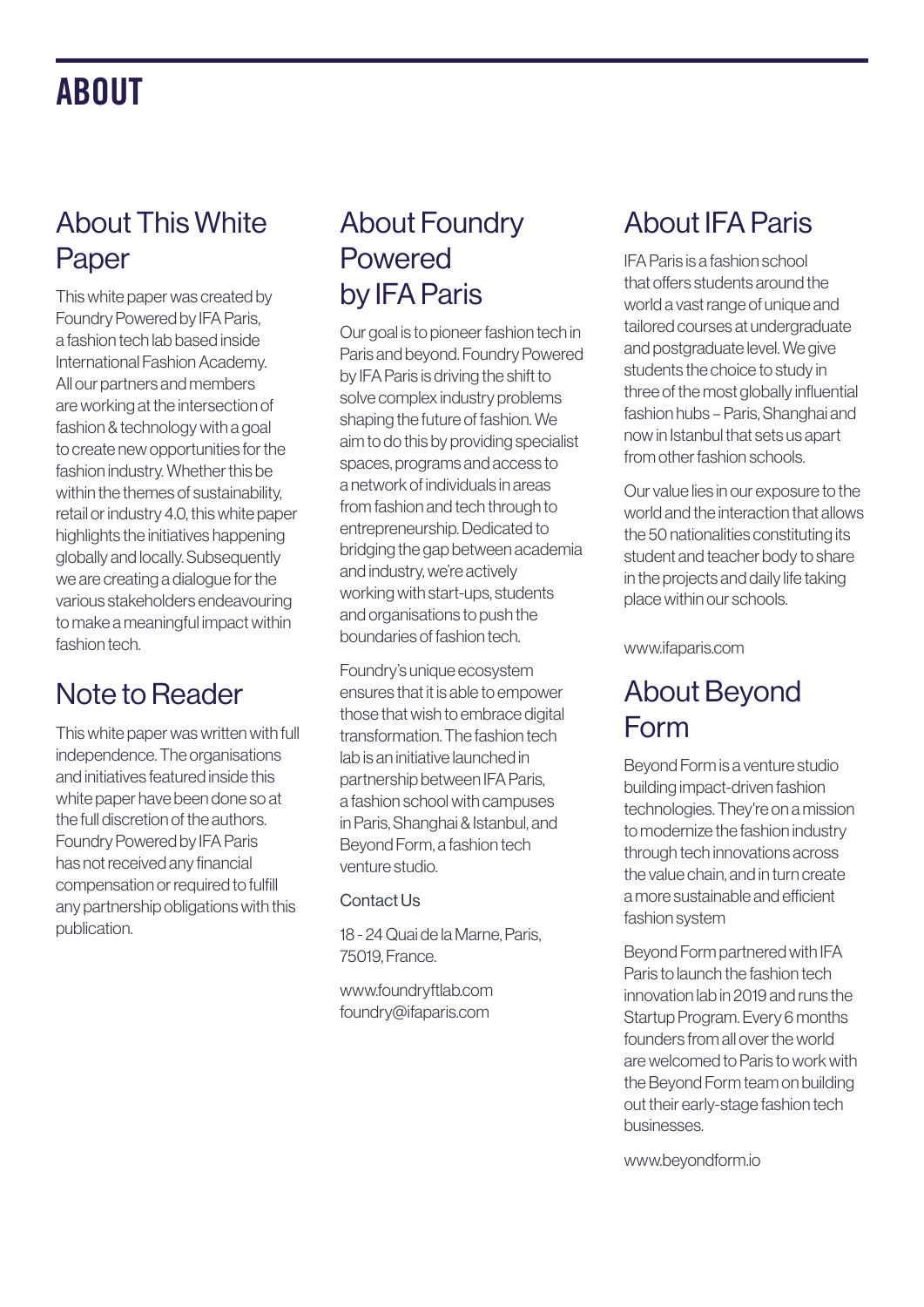#### Authors



Paloma Bouteleux, Creative Director, VRTUOZ



Vongai N. Ruzive, Lab & Community Associate, Foundry Powered by IFA Paris

#### **Contributors**



Anne Faubry, Consultant, IBM Studios Paris



Arnaud Pelletier, Director, IBM Studios Paris



Peter Jeun Ho Tsang, Director, Beyond Form & Foundry Powered by IFA Paris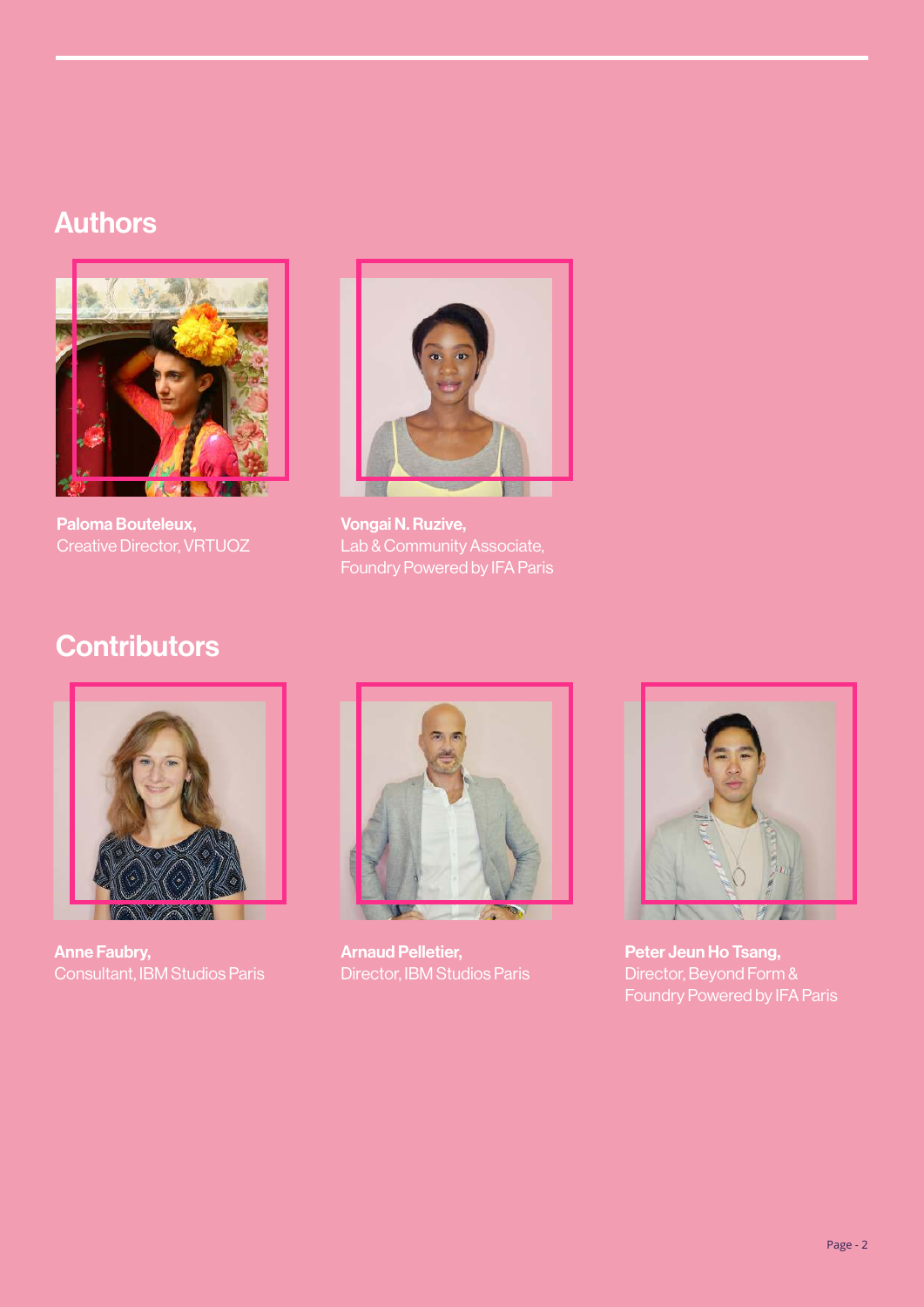### TABLE OF CONTENTS

| 01. | <b>FOREWORD</b>                                     | P.4         |
|-----|-----------------------------------------------------|-------------|
| 0.2 | <b>INTRODUCTION</b>                                 | $P.5 - 10$  |
|     | Fashion Tech At Foundry Powered By IFA Paris        | P.5         |
|     | Definition: Fashion Technology                      | P.6         |
|     | Spotlight: Stylé                                    | $P.7 - 8$   |
|     | Fashion Tech Revolution Viewed by IBM Studios Paris | $P.9-10$    |
| 0.3 | MACRO OVERVIEW // EUROPE                            | $P.12 - 16$ |
|     | The Makers                                          | P.12        |
|     | A Deeper Look Into The European Activity            | P.13-14     |
|     | <b>COSME &amp; DeFINE</b>                           | $P.13 - 14$ |
|     | <b>UK &amp; London</b>                              | $P.13 - 14$ |
|     | Accelerators & Start-up Programs                    | $P.13 - 14$ |
|     | Spotlight: BFC                                      | $P.15-16$   |
| 0.4 | MICRO OVERVIEW // FRANCE // PARIS                   | P.18-22     |
|     | <b>LA French Tech</b>                               | P.19        |
|     | Defi Mode                                           | P.19        |
|     | Private Entities // France // Paris                 | P.19        |
|     | Viva Technology                                     | $P.21 - 22$ |
|     | Station F                                           | $P.21 - 22$ |
| 0.5 | FASHION-TECH SPECIFIC PROGRAMS // FRANCE // PARIS   | P.23-24     |
|     | LVMH // La Maison De Start-ups                      | P.23-24     |
|     | <b>IMPULSE by VeePee</b>                            | P.23-24     |
|     | Platform A // Adidas // Plug & Play                 | P.23-24     |
| 0.6 | <b>CONCLUSION</b>                                   | P.25        |
| 0.7 | <b>GLOSSARY OF TERMS</b>                            | P.26        |
| 0.8 | <b>BIBLIOGRAPHY</b>                                 | P.27-30     |
| 0.9 | <b>REFERENCES</b>                                   | P.31        |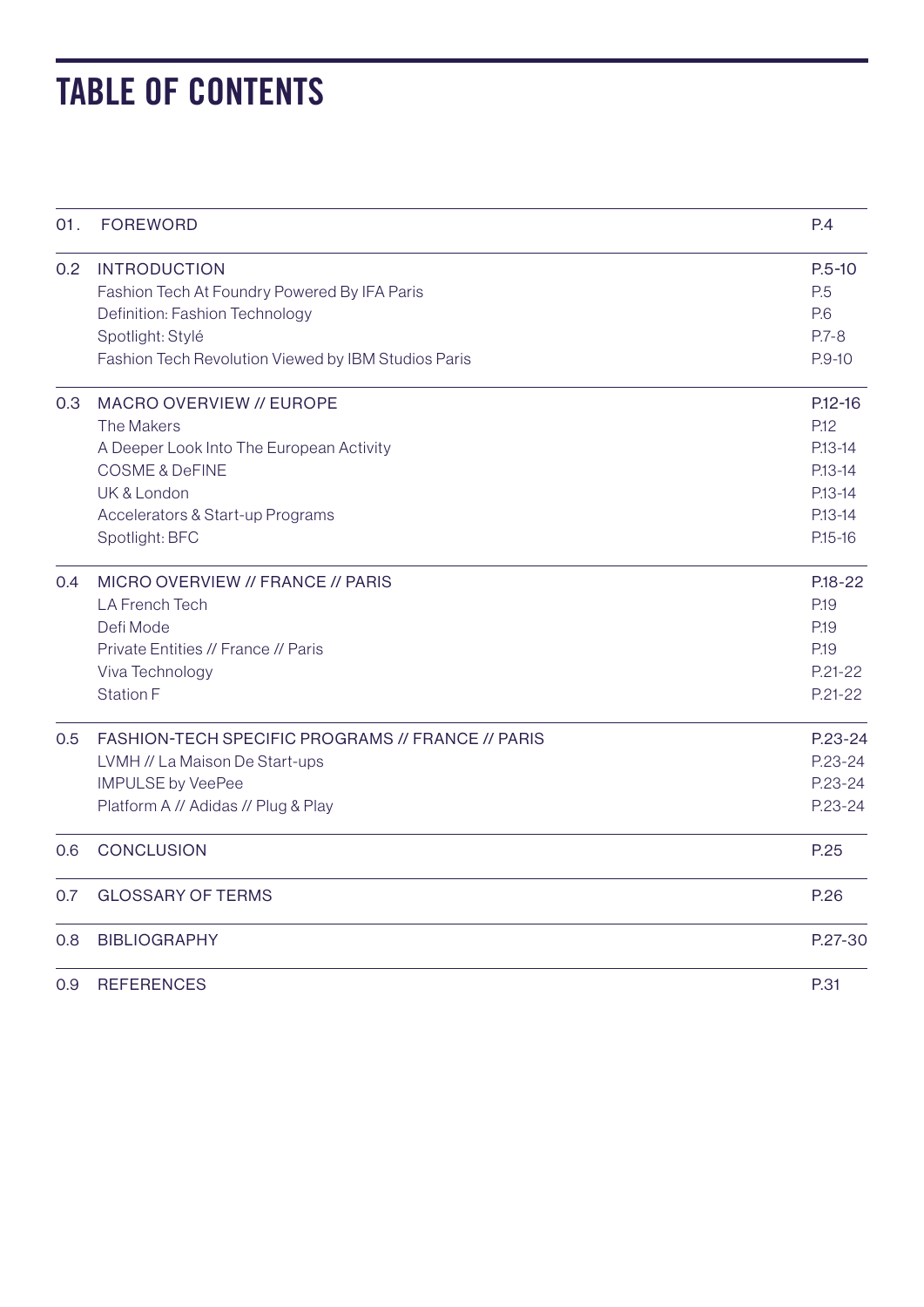### **FOREWORD**



Peter Jeun Ho Tsang Director, Beyond Form & Foundry Powered by IFA Paris

The tension between fashion and technology has been bubbling away for the past decade, with both industries trying to decode the other's language.

It has only been in recent years where the capabilities of technology has been taken seriously by fashion brands, who are still somewhat nervous in fully embracing innovations within their businesses. 2020 provided an even bigger wakeup call to the industry with supply chains severely disrupted, physical stores closed, and teams working 100% remotely due to COVID-19. This sudden change has not fared well for many fashion retailers, which has seen them going into bankruptcy. However, what the pandemic has done is shed a spotlight on fashion tech and the urgency for the industry to embrace technology at greater speeds and with agility.

The founders of fashion tech startups have suddenly become the white knights for many parts of the fashion industry. Take for example, the huge explosion of 3D digital fashion within the past 12 months, which was relatively ignored for the last 20 years but is now proving to be a viable method for creating, producing and showcasing fashion. The pandemic is also highlighting what is and isn't working within

the relatively small fashion tech ecosystem and why cultivating such systems are important for ensuring that talent is supported in their growth phases. This is currently taking form in a variety of ways including, fashion tech specific accelerator programs, competitions, conferences, venture capital and educational courses. However, there's more yet still to be done for industry-wide acknowledgement.

Recent figures show that 85% of corporates<sup>1</sup> say that innovation is an important element of their growth strategies, yet only about 10% if innovation projects are actually completed. For brands, it can be a daunting task navigating the world of fashion tech in order to successfully execute innovation pilots, especially when there is currently no go-to reference point. Therefore having an understanding of what is happening within the ecosystem is important for fashion brands as they turn to fashion tech solutions, entrepreneurs and initiatives to help them to modernise their organisations. It's no longer as scary as it once was.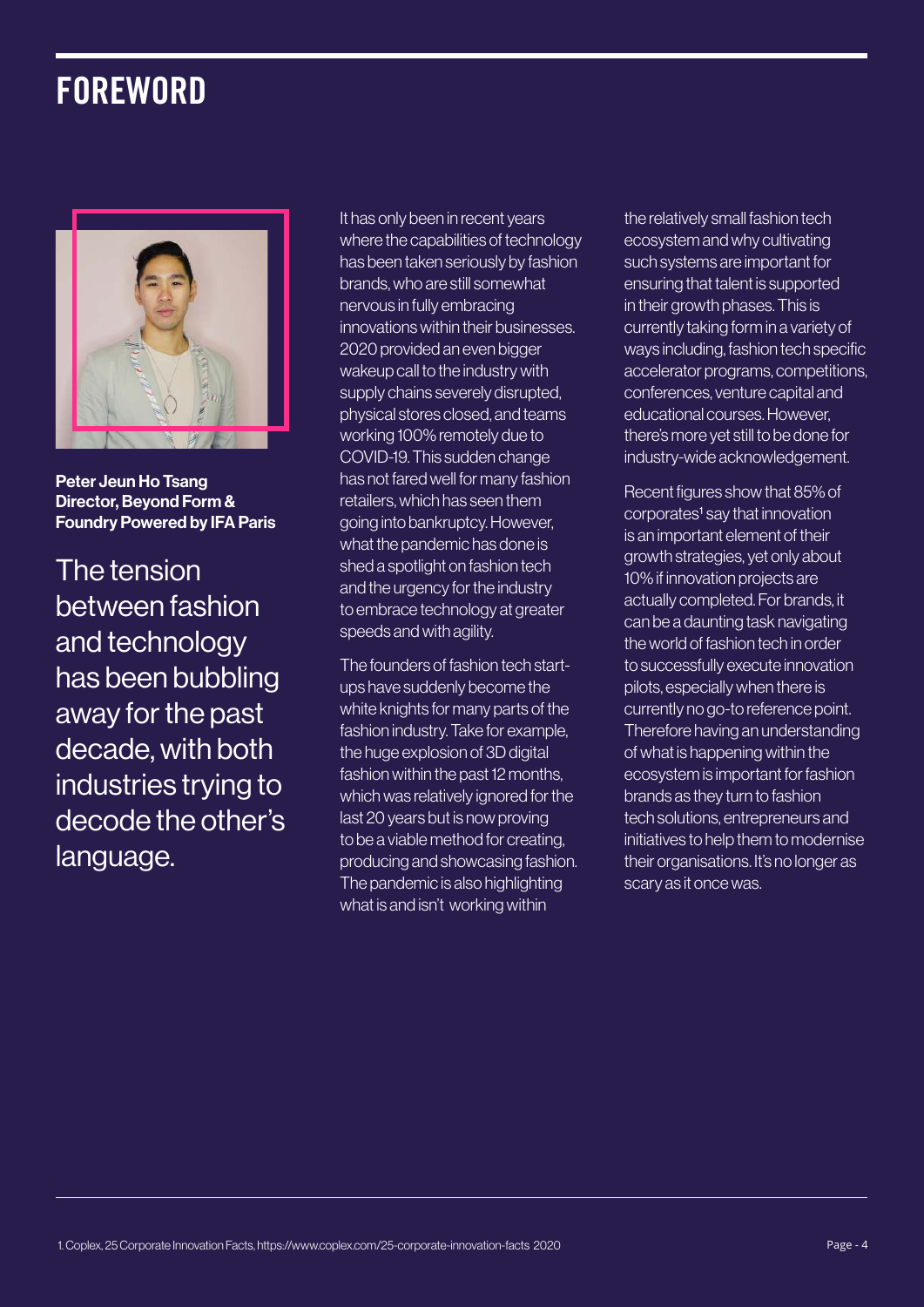### FASHION TECH AT FOUNDRY POWERED BY IFA PARIS

Since the fashion tech lab launched at the end of 2019, we have seen the push on technological innovations through fablabs, makerspaces and hackerspaces as well as push for textile innovations in major cities around the world, however, fashion tech-focused spaces are still yet to be fully explored in France. The French fashion capital has been a laggard in launching fashion tech initiatives compared to the other fashion capitals which have been launching programs as early as the late 2000's. The reason for this is mainly that most of the operating fashion brands in Paris are still traditional in many ways.

Nonetheless, this has slowly started to change and we have seen an increase in the number of fashion executives interested in the possibilities of integrating technologies into their businesses. In addition we have seen many entrepreneurial talents wanting to come to Paris to lead that change with the launch of our Startup Program in April 2020.

To date we have accompanied 18 early-stage fashion tech start-ups hailing from all corners of the globe including USA, Canada, Vietnam, Turkey, Lebanon, South Africa and all over Europe. Of the founders that we are working with, 70% are female, 20% are second-time founders, 80% are from outside of the fashion industry and two thirds are focusing on sustainability.

This is a clear indication that incredible talent is out there ready to work with the fashion brands to make a better industry.

We have also seen a keen interest from larger organisations which in 2021 sees the launch of lab projects with partners such as Li & Fung, Global Brands Group and Le New Black who are partnered with smaller Foundry partners such as Capassity and TG3D Studio. The larger brands are not only interested in the startups, but also the future generations of fashion professionals that will be graduating from our MBA Fashion Technology program that commences in 2021 (which is also seeing talent from all over the world fly into Paris). This demonstrates that there are opportunities being created at all levels of the fashion tech ecosystem, with a wide variety of perspectives and influences coming into play.

However, much of the fashion tech ecosystem is still fragmented and confusing for anyone wanting to approach the subject. This white paper sets out to illustrate exactly what is currently happening, where and why. Our goal is to string the dots together for the readers of this guide in order to be better informed when commencing any fashion tech initiative.

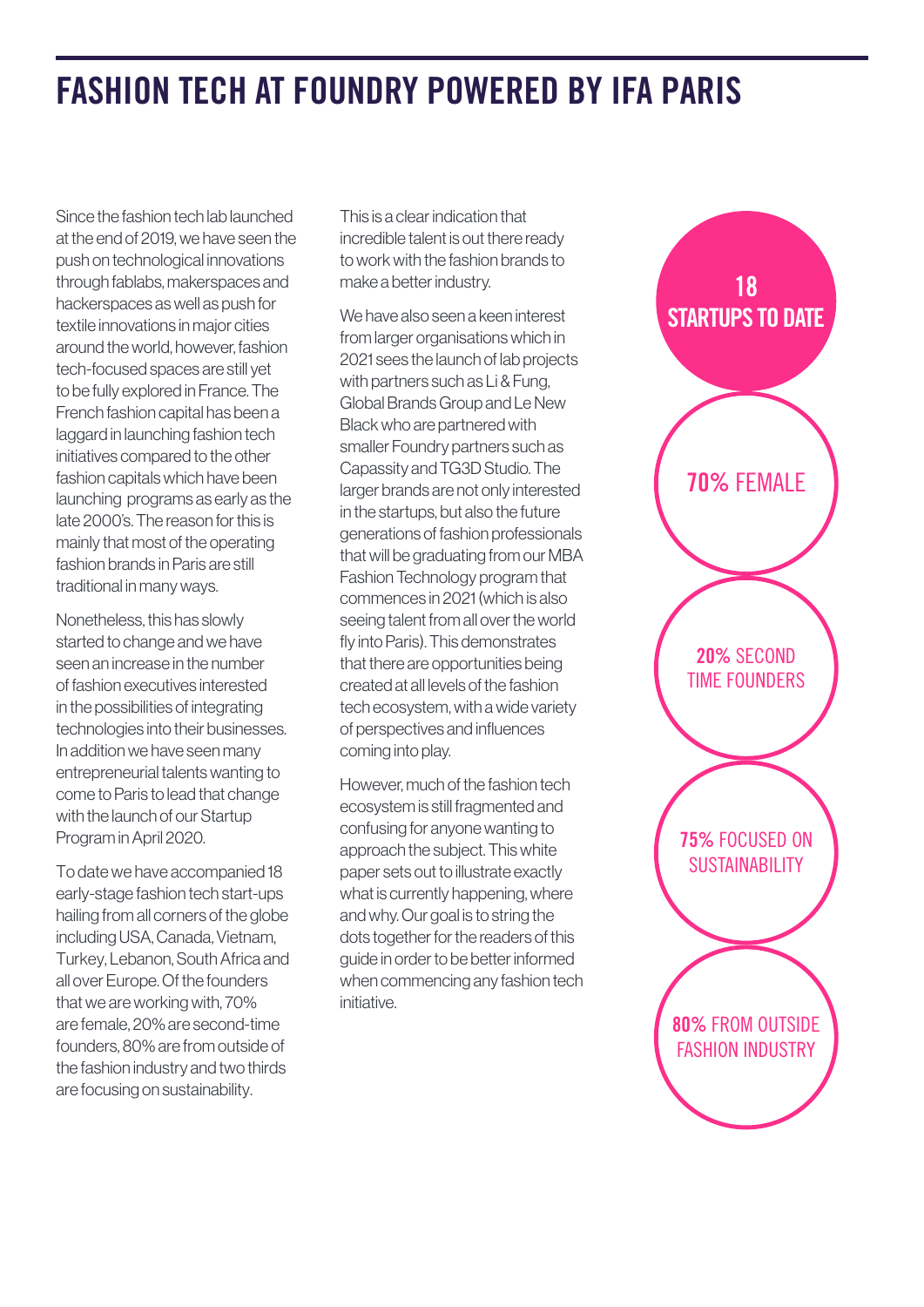### DEFINITION: FASHION TECHNOLOGY

Without a clear framework, fashion tech is often overlooked within the fashion industry - especially in France where fashion is renowned for its traditions and heritage. The definition and understanding of fashion tech is left ambiguous. From the garments we wear to the way we interact with brands or products, technology is becoming more infused with these experiences and is on the verge of becoming one of the leading sectors in the industry, due to the need for adaptation after the impacts from the COVID-19 pandemic.

For the purposes of this white paper, it can be defined as the application of cutting edge and innovative technologies as solutions to the fashion industry. In other words, the modernisation of the industry to improve conventional ways of design and production, to customer experiences and everything in between.

The industry is facing a "cultural revolution" as described by Ian Rogers, former Chief Digital Officer at French luxury conglomerate, LVMH2. Rogers' perspective is the starting point of this fashion tech focused white paper. By analysing the different initiatives that can be found around the globe, and more closely in France, the impact of this cultural revolution on the fashion industry can be revealed with key players being hackers, start-ups, learners and businesses. This is beyond the digital fashion shows that recently became popular as pointed out by The Fashion Award 2020 by the British Fashion Council.<sup>3</sup>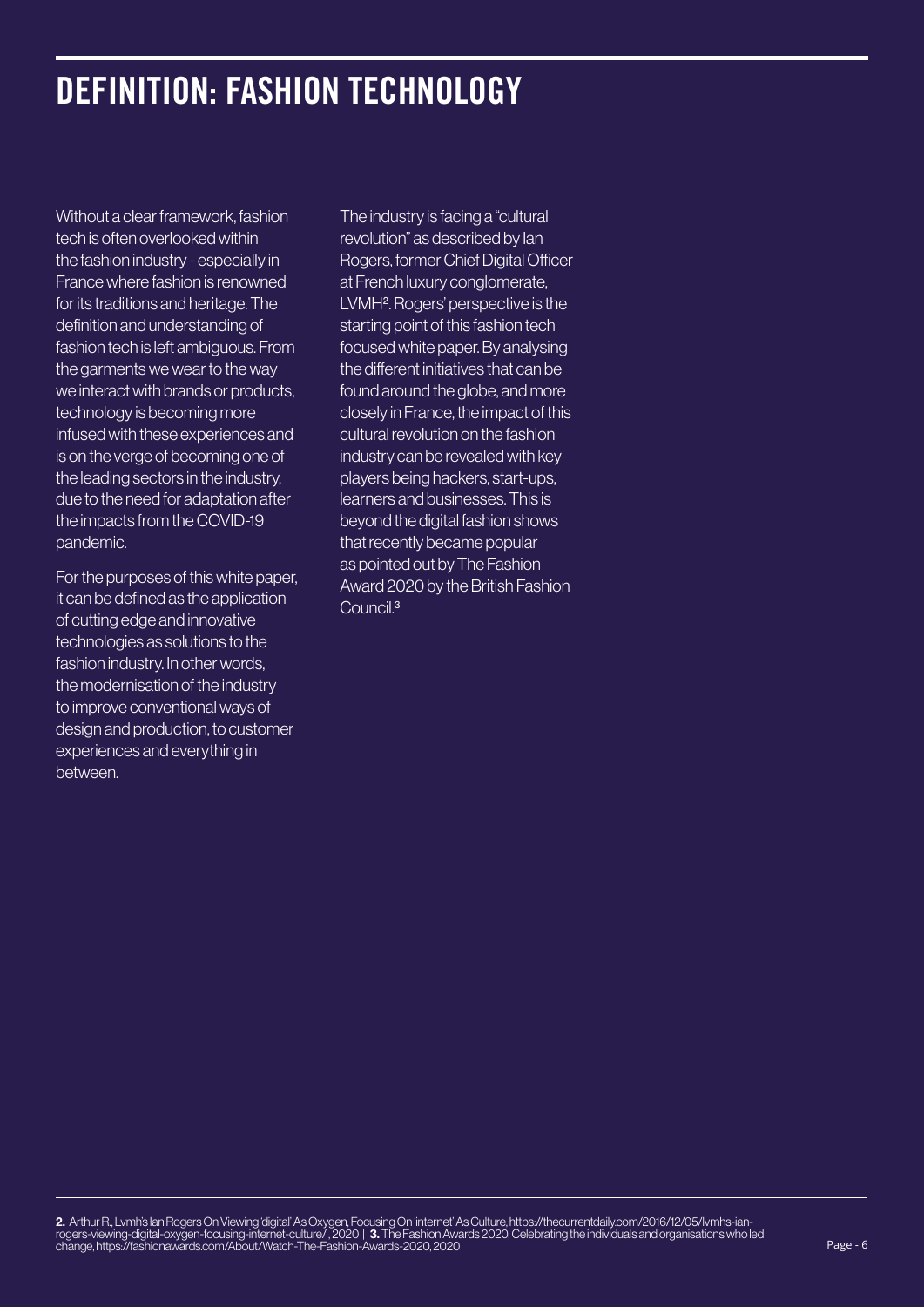## SPOTLIGHT: STYLÉ



In Autumn 2020, Stylé started working with French luxury fashion label Chloé to showcase their Chloé x Fusalp ski collection. Stylé digitised the collection and made it interactive so that shoppers could see their favourite look on a customised avatar reacting to their movements. Creating this experience was a way for every customer to communicate her own take on the collection, making it more accessible, immediately.

Although the digitisation of fashion started 10 years ago, transitioning to 3D is still very complex for most brands. Until now, digital fashion has mainly been about producing static images or short animations, without creating new opportunities for the final user. The team at Stylé

strongly believes that the digitisation of fashion is an opportunity to create the best tool for self-expression.

"In the digital age, we have all heard about augmented reality filters, avatars and video games in 3D - and there's more to come - but the reality of it and its applications can be very technical. Brands need to rely on strong expertise to go through this transformation"

-Alexis Arragon & Guillaume Gouraud, Founders, Stylé

Using their experience from the gaming industry, Stylé wanted to empower the final user by allowing them to play and interact with physical garments that have been recreated virtually. They do this by letting users try out different outfits on animated avatars, or directly on themselves in Augmented Reality by uploading a video or a photo. Using artificial intelligence and deep learning to recreate drape and movement of cloth, the team has been able to successfully create a real-time 3D digital fashion experience. Stylé's end goal is to recreate the pleasure of fashion virtually: discovering, matching and designing items or entire outfits, which the end user's skills can then be showcased on social media. As well as allowing the user the pleasure of shopping. Stylé is committed to make virtual clothes a reality for the fashion industry on the longer term.

Stylé is a startup incubated inside Foundry Powered by IFA Paris.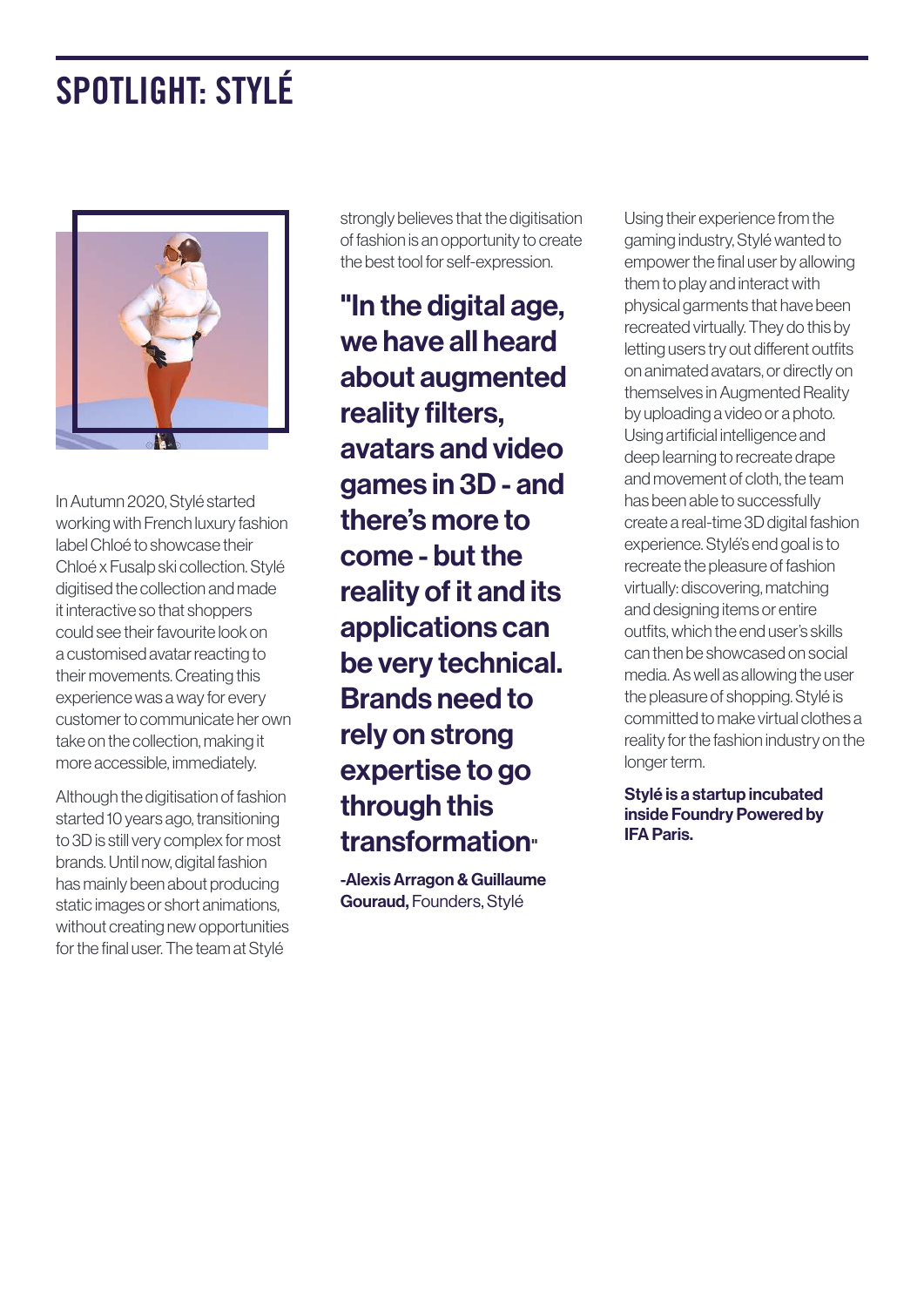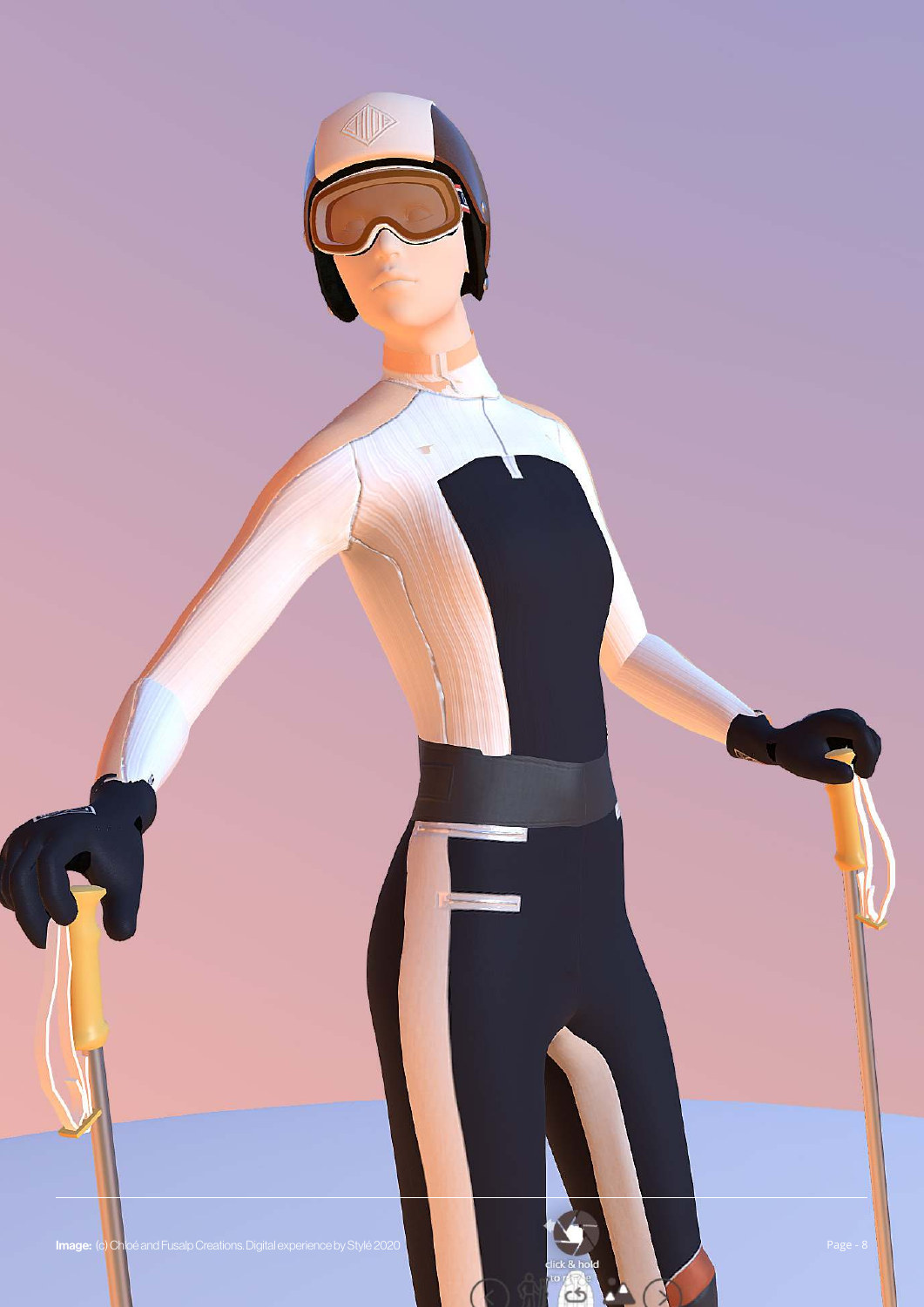### FASHION TECH REVOLUTION VIEWED BY IBM STUDIOS PARIS



by Arnaud Pelletier, Director, IBM Studios Paris

For a very long time, the luxury world remained centred on a triptych that seemed to be unchanging: exceptional product quality, brand value and the location of the boutiques. Of all the sectors, it is probably the one that has resisted the wave of "new technologies" the longest. But today, however, innovation and digital technology are now so deeply rooted in consumer behaviour, including those in the fashion world, that the entire sector is embarking on technological innovation!

It's a good thing because France is a country of innovation. Our engineers have a long-standing reputation that goes beyond borders, and the start-ups that flourish in our country give immense prospects to all the inventions, ideas and concepts that sprout in the minds of the researchers, creators and other innovators the country is full of. Innovation ecosystems are multiplying and becoming more and more connected, enabling these start-ups to offer their products to large groups - at times at the cost of some disillusionment when it comes

to scaling up - but there are more and more actors helping to take hold and the network is evolving positively.

The quality of craftsmanship, know-how of the "little hands" and refined blending have always been key components of the luxury world. They are now combined with technological tools that will facilitate, simplify and sometimes even magnify the manufacturing process: we are thus witnessing a real transformation of the production cycle thanks to the IoT (Internet of Things) and digital tools that enrich the products, as well as alerting to flaws in the processes, anticipating machine breakdowns, preventing stock shortages or even evaluating the quality of each product, with a precision far superior to that of the human eye! Over the last few months, we have carried out a large number of projects in France in each of these areas, with exceptional results in terms of product quality, improved performance in the workshop or factory, and even employee satisfaction!

Recently, innovation and technology have been present in all areas of the fashion world, providing answers to extremely varied problems and needs:

- Via the blockchain which enables traceability and certification of the origin of raw materials, in order to meet the growing expectations of consumers who desire socio- and eco-responsible products.
- Via sensors and drones that now monitor the natural resources used to produce the clothes,

cosmetics and perfumes offered by the fashion brands, thus making it possible to guarantee their quality, protect them from the vagaries of the weather and ensure their storage conditions.

- Via digitised logistics platforms, open to a multitude of operators, which make it possible to optimise in-store supply or delivery to customers, the latter having become a standard, particularly due to the recent surge in online sales.
- Via artificial intelligence which, for example, permits the anticipation of trends through a real-time analysis of social networks throughout the world and thus makes it possible to tailor production in near-real time, confronted with peaks in demand or, on the contrary, a loss of interest in certain products, or even certain colours.
- Via micro-components and ultra-precise cameras that enable the detection of counterfeits that flood the market and cause some products to be "returned" to the shop without the vendors being able to identify them.
- By incorporating technologies into the products themselves, as seen with LCD screens embedded in handbags, colour-changing dresses or ever more powerful connected watches.

On the other hand, it is also in customer interactions that innovation and technology are changing the game: the in-store experience is metamorphosing and concepts are evolving (particularly due to the growth of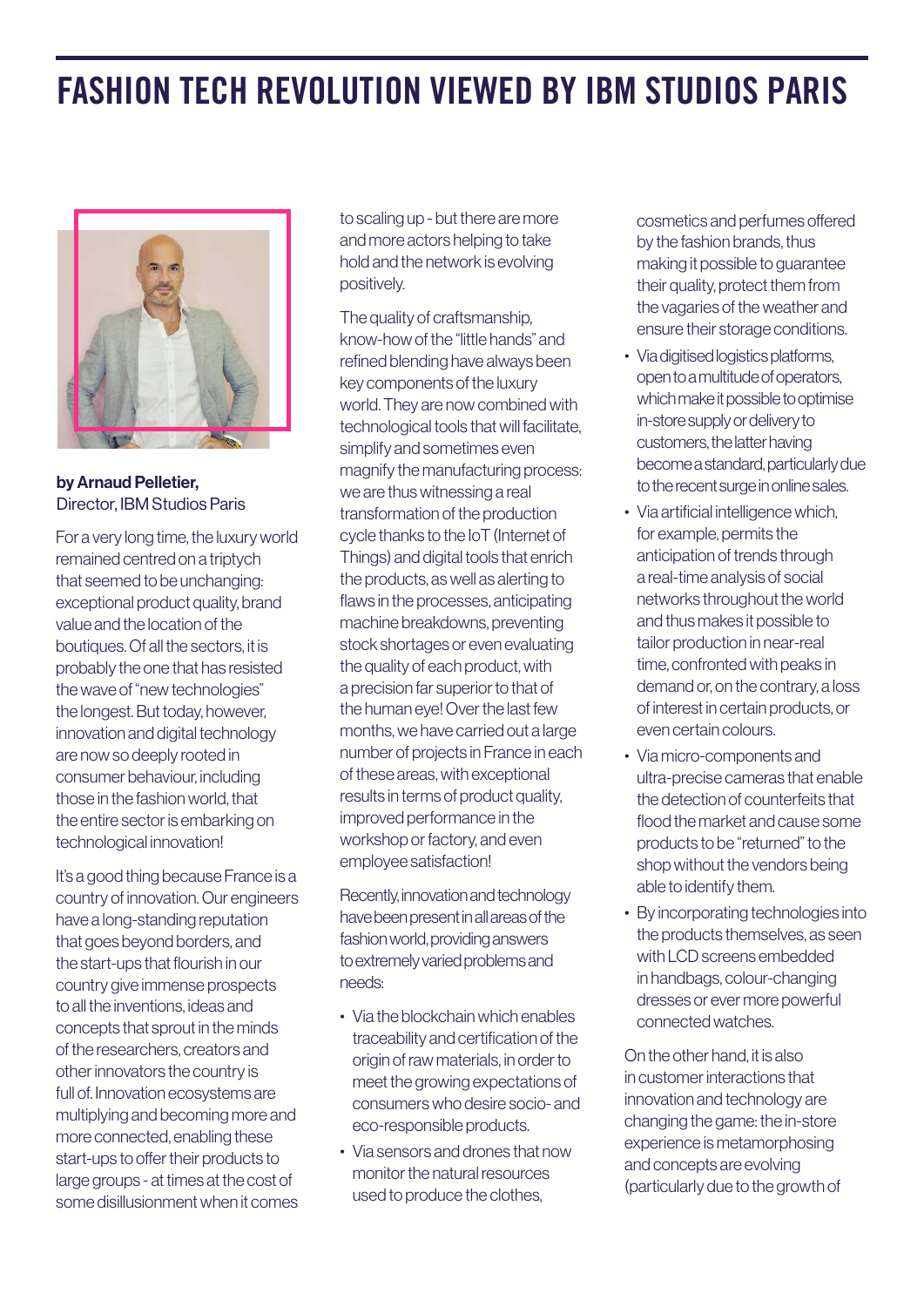online shopping, especially in China). This is causing some shops to become showrooms vying for originality to attract customers, who will try out products that they will then buy on dedicated platforms.

"Those who will be the first to be able to offer their customers and employees the benefits of these tools will be the ones who will gain a major competitive advantage."

The shop, a place of human interaction, is now a hub of technology:

- Window displays are reinventing themselves to capture the attention and interact with the passer-by or visitor. They even go as far as analysing the position of his or her gaze and face to adapt accordingly.
- The virtual fitting enables you to try on clothes adapted to your morphology, while remaining clothed, or to test different colours of the same model without having to change your clothes.
- Products can also be "augmented" via RFID chips or tags, permitting the customer to benefit from a bulk of additional information, with a single gesture on his mobile phone.
- Cameras, known as surveillance

cameras, coupled with artificial intelligence, can be used to operate a multitude of services, such as identifying empty shelves, spotting customers waiting for advice or unusual behaviour, and thus, preventing markdowns or vandalism.

- Salespeople and advisors benefit from technologies that will improve their training, provide them with advanced information on products, and even on the customers who contact them if they have been identified, so that they can provide increasingly personalised recommendations.
- The expectation of personalisation in terms of advice and recommendations is immense, and can be enriched by the analysis of information collected on the customer - from previous purchases or activity on social networks, all of course, in accordance with the regulations and the wishes of these same customers. Personalisation also means being able to create unique products, in-store, using engraving, weaving or 3D printing tools that will add a personal touch to each product to match the trend to stand out by displaying a product "that no one else has".

 The COVID-19 pandemic definitely shifted the way the fashion industry looked at technology. Technology became more than ever a strong accelerator for fashion companies to preserve and grow their businesses during these difficult times. Indeed, it offers great opportunities in different areas of the fashion

#### industry:

- Online Shopping / E-commerce: it's all about recreating a personal experience with the client in an interactive and remote way.
- Co-creation with digital tools: brands had to continue creating products. Despite having shown a few limits sometimes in their ability to drive collective intelligence and co-creation remotely, they helped the fashion industry survive.
- Personalising and augmenting the experience: technology allowed some brands to engage with their clients remotely by digitising the immersive experience of the physical place (the boutique for instance) via virtual fittings.
- Revision of the business logics: The effort to optimise the supply chain as well as to monitor the flows and rethink the stock strategy have been stronger than ever.

To summarise, the fashion and luxury market continues to change and is taking the turn of digital and technology, probably later than other sectors.

Those who will be the first to be able to offer their customers and employees the benefits of these tools will be the ones who will gain a major competitive advantage in a market whose values are evolving more and more rapidly.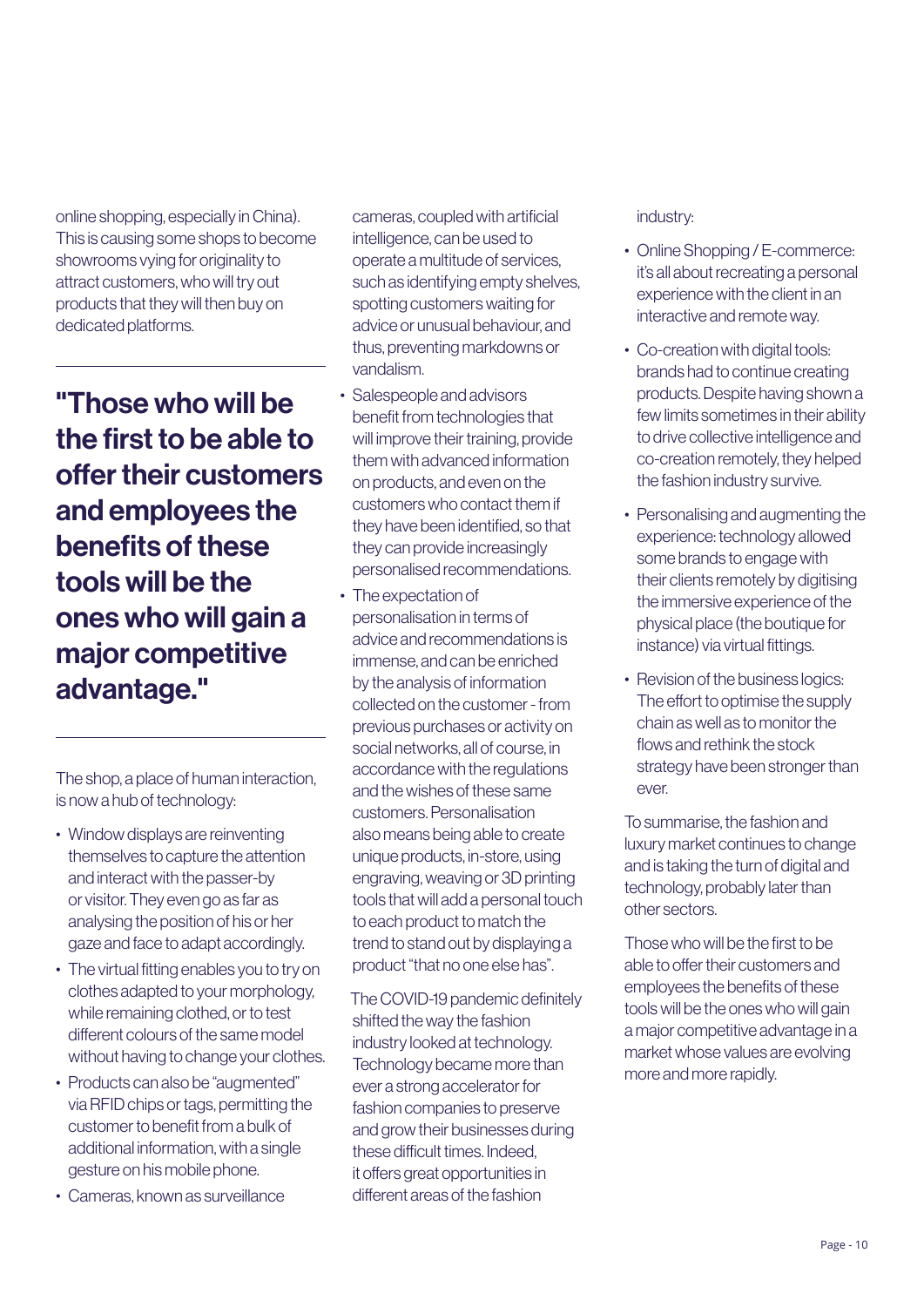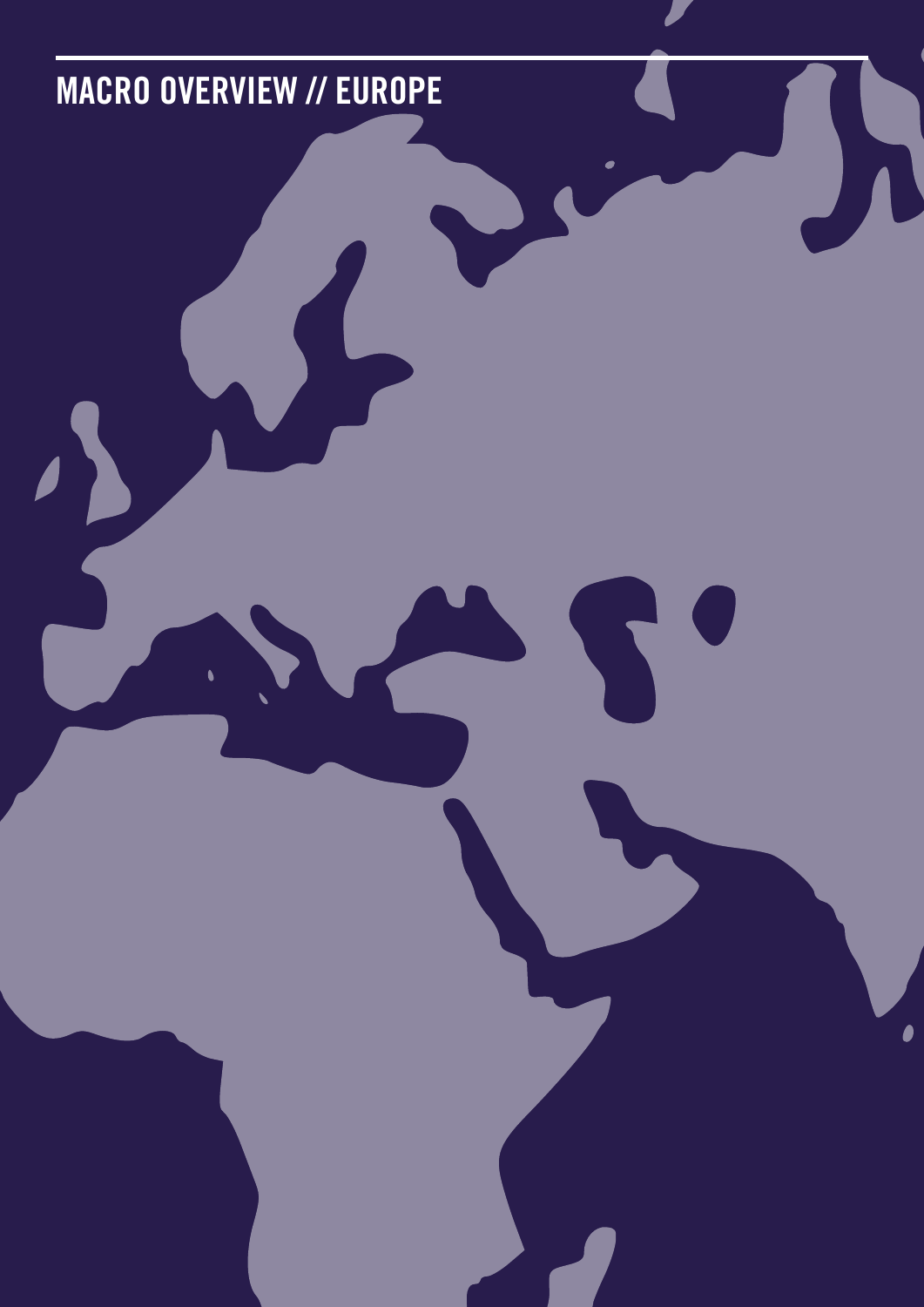### THE MAKERS

The makers, who in this case are the individuals behind the creation of fashion technologies, are established in various parts of the ecosystem. From web developers to 3D modelling experts, these creators can be found in coworking spaces such as makerspaces where their ideas can be fabricated with the help of available facilities. Such spaces have become popular around the world including France where 565 makerspaces are identified in 2020.4 These collaborative work environments were designed for "...making, learning, exploring and sharing [with the help of] high tech"<sup>5</sup> and are categorised into either fab abs - following the guidelines of the Massachusetts Institute of Technology (MIT) - hacker spaces or makerspaces. They all share a common mission to gather communities of makers and convert ideas into reality.

When specifically looking into fablabs, they constitute a proactive network of spaces, where knowledge, hardware and software skills are shared. Both soft and hard skills are exercised in these environments and shared for any project initiated by any individual willing to observe the

maker's philosophy. The impulse of these spaces can emerge from the initiative of a few individuals, districts, villages, cities, universities etc. where exchange of skills are highly valued for the purpose of the projects. These spaces attract volunteers from various backgrounds working together to birth new solutions, prototypes, iterations and interactions between labs.

Fashion tech is no stranger to this profound evolution in makerspaces with some of them having evolved to become powerful structures, such as Fab Lab Barcelona, where several departments were organically built like Fabricademy specifically related to fabric and textile innovation.6 These communities of makers constitute a solid alternative to traditional channels of information and knowledge and are now expanding further than fab labs, hackerspaces & makerspaces and into programs, incubators, funding opportunities and more. The following section will focus on initiatives that are revolutionising the different ways that fashion and technology synergise while expanding the ecosystem in general in Europe.



Foundry Powered by IFA Paris, Tech Demo Space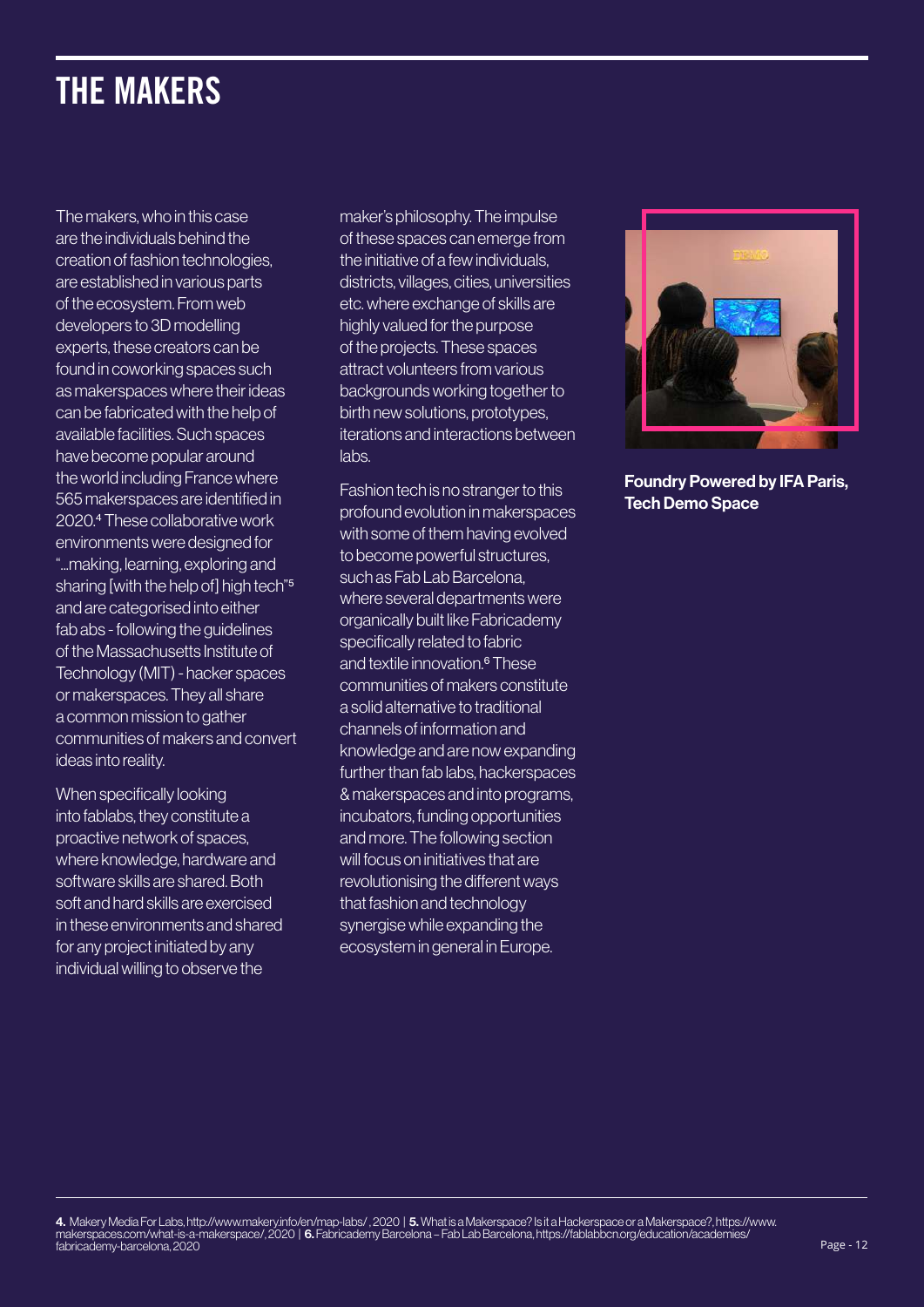### A DEEPER LOOK INTO THE EUROPEAN ACTIVITY

"Europe is one of the leading continents for this cultural revolution in the fashion industry. While there is an increase in fab labs and makerspaces, there are also growing numbers of fashion tech related programs which extend the ecosystem to learners of the discipline in Europe. Each program is unique to the other whether it is through an incubator, accelerator or school/institution. In this section, these programs - that are widely available digitally throughout Europe - will be discussed in further detail. "

#### COSME + DeFINE

The EU program COSME has been created for the Competitiveness of Enterprises and Small to Medium Enterprises (SMEs), running from 2014 to 2020, with a budget of  $E$ 2.3 billion.7 COSME will support SMEs in the following areas:

- Facilitating access to finance
- Supporting internationalisation and access to markets
- Creating an environment favourable to competitiveness
- Encouraging an entrepreneurial culture

COSME is a program implementing the Small Business Act (SBA) which reflects the commission's political will to recognise the central role of SMEs in the EU economy.

SMEs are a driving economic force in Europe and make up 85% of the current job roles in Europe therefore, there is a need to federate them.<sup>8</sup> Conscious that SMEs were created much before the internet revolution, the EU (and more specifically COSME) created tailor-made programs dealing with each field that is facing a need for transformation with the help of the above listed expertise. This includes digital technologies<sup>9</sup> that could be implemented into fashion SMEs who are looking to transform operations concerning the production/selling of their

products or those who intend to work with other businesses for similar purposes. An example is DeFINE, a program co-funded by COSME intended to bring fashion tech innovators together through incubators and accelerators.

DeFINE is a network platform created for the duration of 2018 to 2021. The aim of DeFINE is to take the pulse of fashion tech into Europe, create a collaborative network of incubators and accelerators, start- ups and SMEs, and financiers<sup>10</sup> This program was created to support the need for a framework for the network to consider when pushing their fashion tech ideas forward.

Programs such as these acknowledge the importance of networking by encouraging conversations between emerging fashion tech SMEs with other stakeholders. This naturally expands the fashion tech ecosystem further to those who support the innovations as well as the makers.

#### UK // London

The evolution that has been seen across Europe can also be found specifically in the UK alone. The fashion design industry is one of the largest creative industries in the country, generating £59.3 billion to the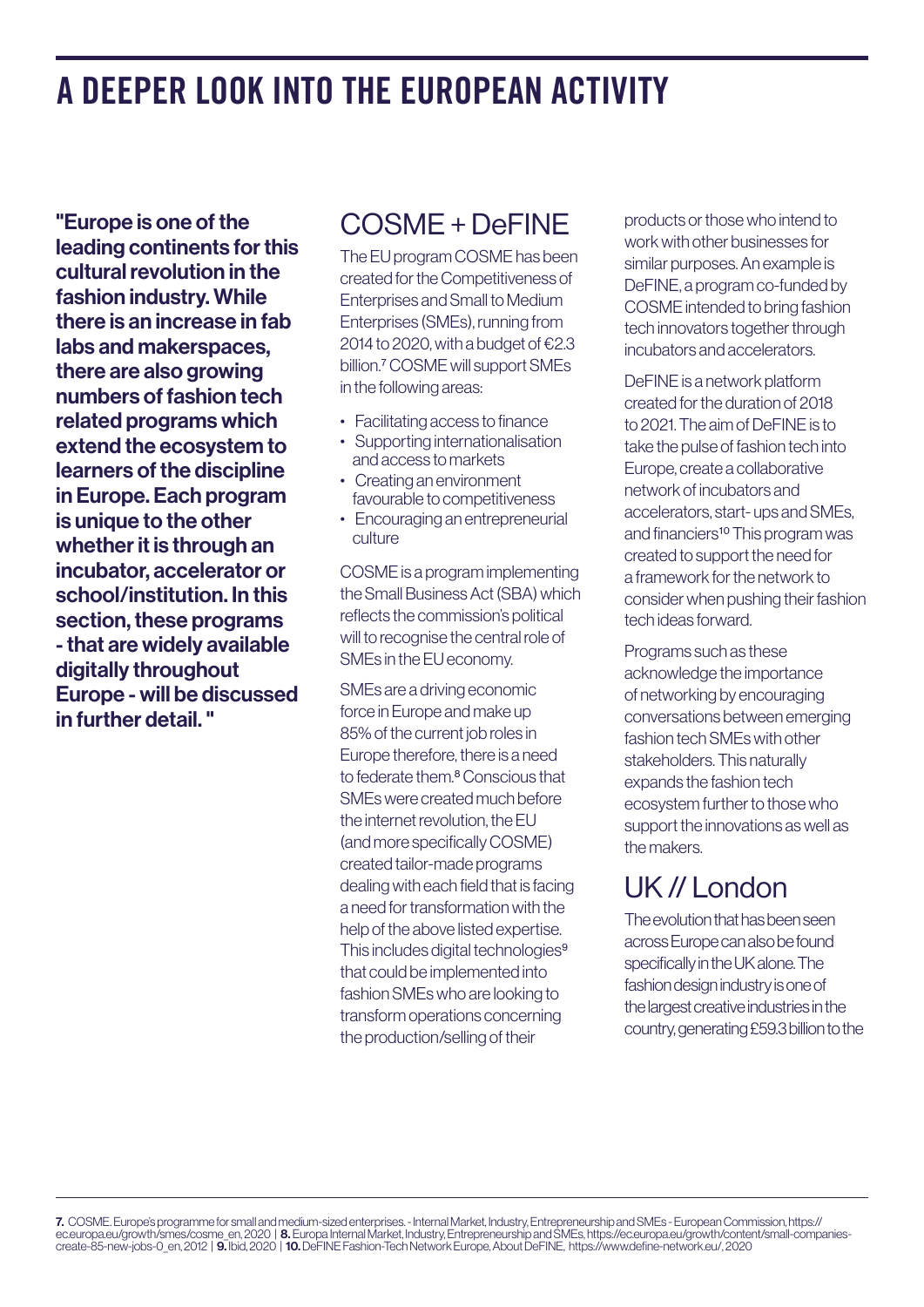economy in 201911 This reveals the importance of building the ecosystem and incorporating technology for its future sustenance.

Institutions and programs such as those described in the previous section are created to tackle the challenge of digitally transforming the fashion industry overall. With a closer look into the UK approach, the division of the fashion tech ecosystem into specific areas is evident through the increase of fashion schools in addition to the incubator & accelerator programs. The opportunity created by the emergence of the fashion tech industry was enough for the government to allocate important funds towards it.

London is a good example of a city that is proactive when it comes to deploying fashion tech initiatives. The London College of Fashion was early an institution to realise the discipline with postgraduate courses and accelerator style programs offered to their students and external individuals in the late 2000's. These have subsequently been broken off into different branches inside the university including the FashTech program at Centre for Fashion Enterprise, Fashion Innovation Agency and Digital Anthropology Lab. Farfetch's accelerator, Dream Assembly, is another example of a London based organisation that is pushing the growth of fashion tech talent.

#### Accelerators & Start Up Programs

Throughout the rest of Europe and worldwide there are now approximately 15 specialist programs to support fashion tech start-ups. For example, Milan has two alone with Startup Bootcamp Milan and Fashion Tech Accelerator, which both serve as catalysts for start-ups that show promising early traction. Fashion For Good based in Amsterdam and The Mills Fabrica in Hong Kong are two initiatives focusing on sustainability. This laser focus on a specific subject coupled with their blended approach that includes a VC fund and a gateway to corporates creates a dynamic platform.

However, it is also necessary to note that many of these programs require applicants to have a validated business model, prototype and revenues generated in order to be accepted. Additionally, many focus on the end of the fashion value chain, e.g. retail experiences and e-commerce, such as New York Fashion Tech Lab. Therefore, there is still opportunity for other initiatives to fill the gaps within the startup lifecycle or other underserved areas of the value chain such as design and product development.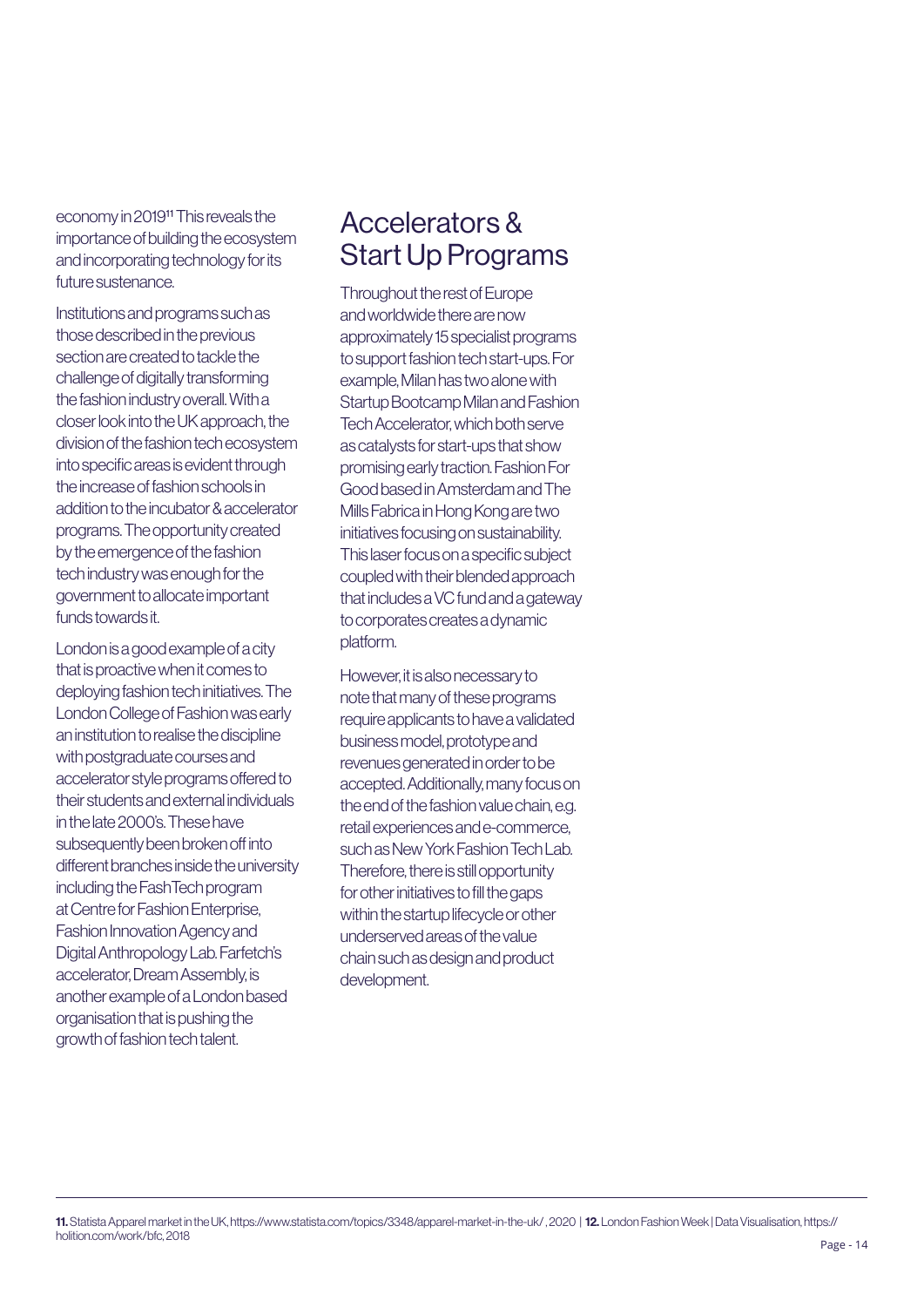### SPOTLIGHT: BRITISH FASHION COUNCIL & HOLITION

#### London Fashion Week & Data Visualisation

This project is a clear example of how intricate and already-advanced the fashion innovative scene is so far. The British Fashion Council (BFC) has implemented multidisciplinary collaborations between the multiple companies including award-winning creative innovation studio, Holition who host an Internship Program annually dedicated to foster talents from diverse backgrounds. The fundamentals of this program is to interpret data from the industry into visually-pleasing illustrations.

A collective of a data scientist, jewellery designer, mathematician, economist and computer scientists are the masterminds behind this initiative under the supervision of the Creative Technologist at Holition. This data visualisation project was initially created by a team of students using data to validate BFC's core values<sup>12</sup> and has progressed to analysing fashion-related social media and press statistics at London Fashion Week by converting the data into digital trees with branches that

extend according to the popularity of its category. An example of this project can be seen when considering sustainability as one of the highly discussed topics of today which would make its branch on the digital tree as one of the longest.<sup>13</sup>

Not only did the Holition Internship Program become a perfect marketing tool for the BFC, thanks to the ability of the data visualisation to update in real time and showcasing on all social media & press platforms during London Fashion Week 2018, but it also allows the ecosystem to extend to interns in this field. Here they are introduced to the idea of the synergy between fashion, visuals, technology and data - which is usually more explored in this way with leading fashion companies at a later stage in the ecosystem with start-ups and SMEs.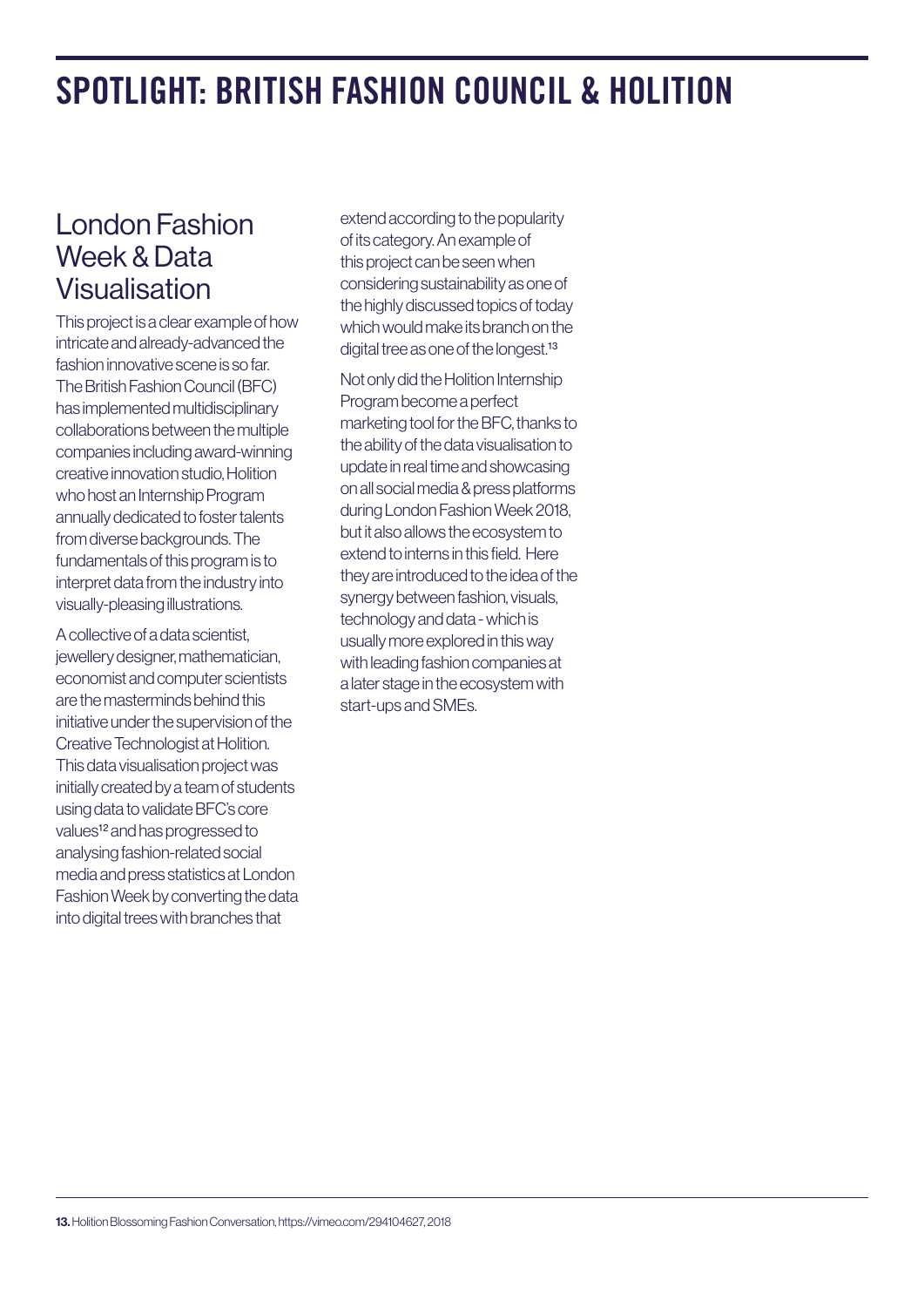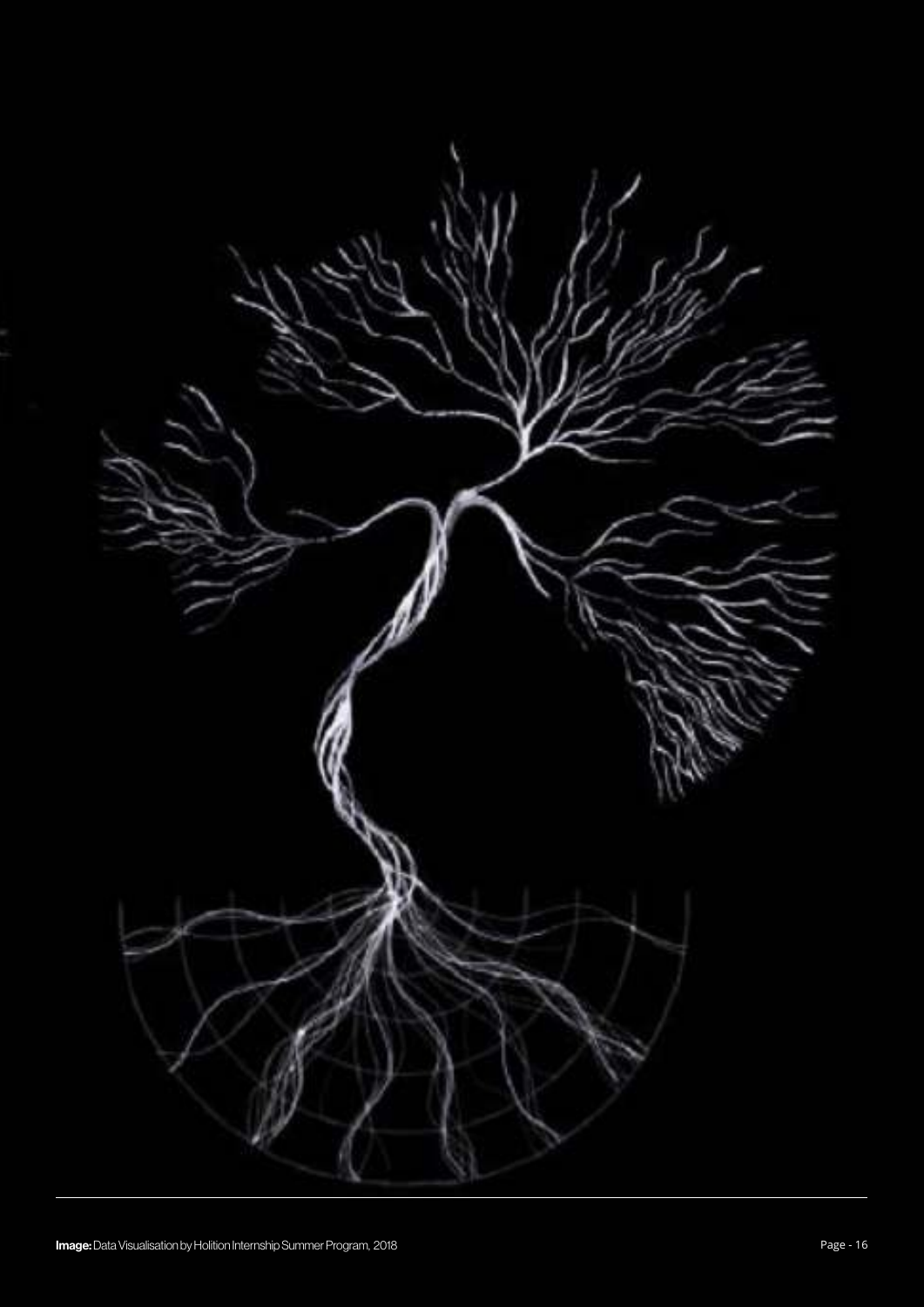## MICRO OVERVIEW // FRANCE // PARIS

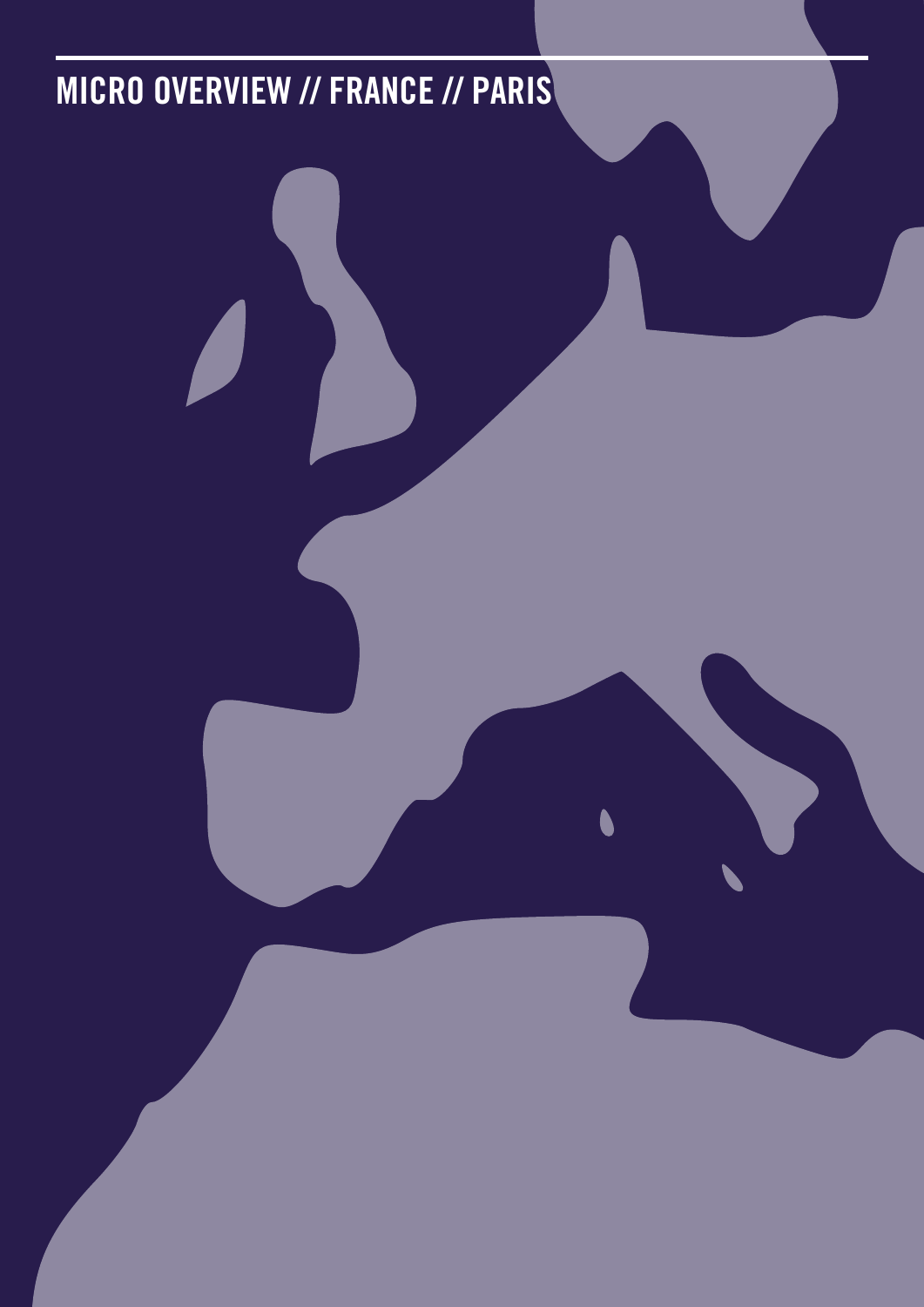The French region still has a long way to go when approaching more specialised fashion tech programs and initiatives however, there are currently multiple activities around technology with the help of fab labs, hacker and makerspaces mentioned in the macro section. While initiatives such as Fashion Tech Days by Nord Corea14 exists, the gap remains unfilled when concerning large-scale public or private programs dealing with fashion tech directly in France and this is part of the reason the Foundry fashion tech lab exists here.

#### "There is room for such innovation in the luxury market"

Sara Dsouki, Founder, Speetra

One of the start-ups from the Foundry Startup Program, Speetra Design Studio, travelled from Lebanon in the hope to be in an environment that embraces the advancement of fashion. While acknowledging that Paris is renowned for its traditional practices in fashion, Sara Dsouki Founder of Speetra, hopes to provide "a new creative tool that surpasses the boundaries of design and physical work"15 through their 3D printing and digital design platform. Sara believes that there is room for such innovation in the luxury market. This is one example of many international



pioneers coming to France who are contributing to the fashion tech ecosystem with their technological expertise. Many start-ups with a similar ambition to optimise the fashion industry in France are able to tap into the initiatives that support them including the Public Investment Bank (BPI) created by the French government. This consists of a strong network of banking partners, investors, regions and institutions, allowing BPI France to support innovative projects at their early stages. The key support systems created from this network

are the French Tech Grant which, upon approval of their candidature, provides the opportunity for startups to obtain up to €30,000 grant and the other is a specific investment fund for the Fashion, Luxury and Beauty categories. While there are requirements attached to these opportunities - such as needing to make €500K a year - the ability for the startup to scale is made available along with other opportunities explored in this section.

14. Fashion Tech Days Nordcréa, https://fashiontechdays.fr/, 2020 | 15. Interview with Sara Dsouki, Paris, France 2020 **Image:** Speetra X Tony Ward 3D printed dress Paris Fashion Week 2019-20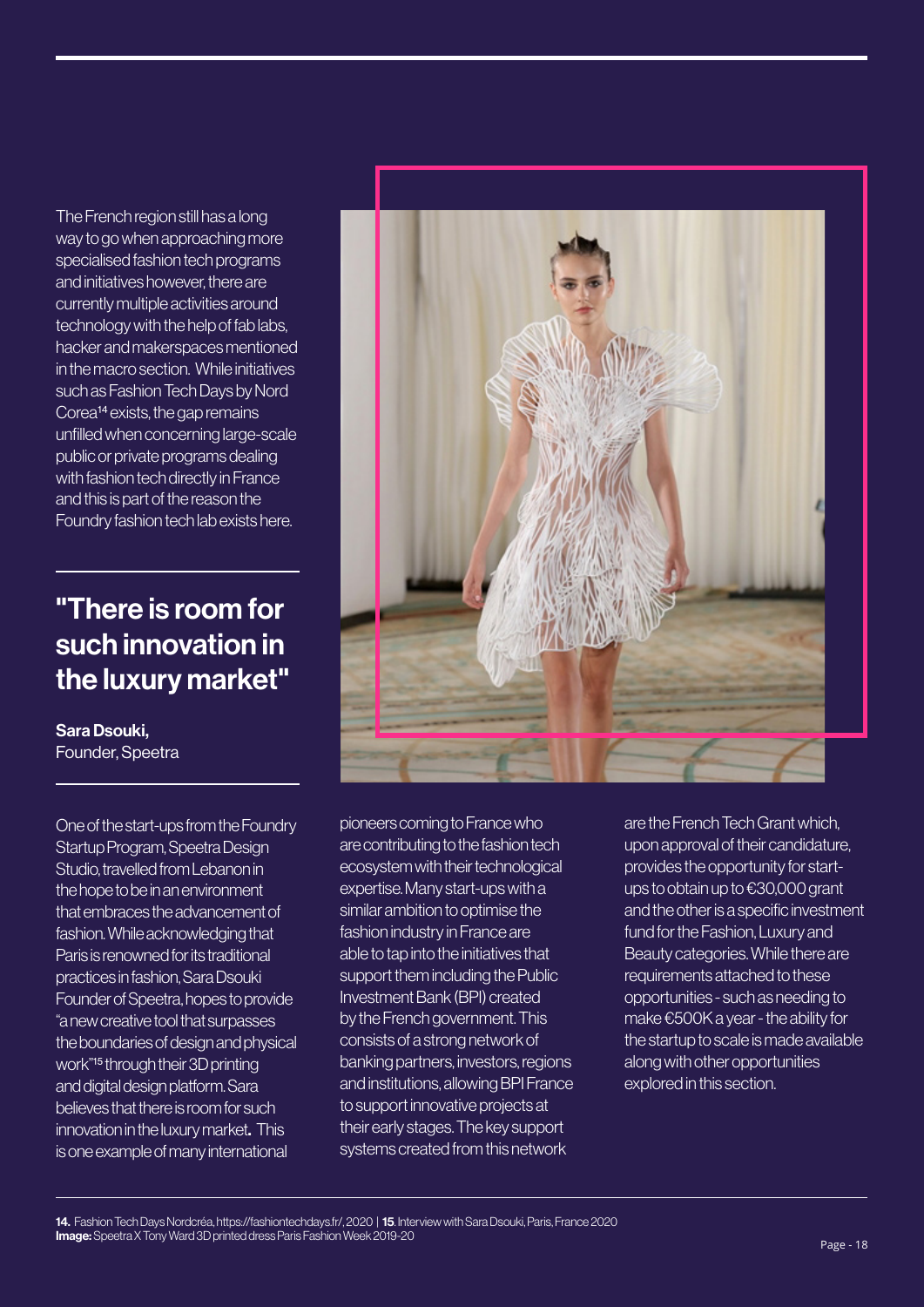### MICRO OVERVIEW // FRANCE // PARIS

### LA French Tech

The French Tech mission is a governmental strategy making the link between the public sector and the start-up ecosystem. It supports initiatives from bioscience to online marketplaces. It is based at the Ministry of Economy and finance in Paris and the approach is more of an open platform connecting entities from around the globe. Communities benefit from the French Tech label giving them visibility and access to regional and international funds depending on their points of focus. They are also able to access specific public services and in business terms, this can be described as outsourced market research.

This initiative is activated through a visa scheme for start-ups, funding, campaigns, special programs and support for 50+ French tech communities worldwide with innovations that are French-related. This network is aimed at facilitating the expansion of French SMEs and start-ups that are tech-focused. When considering those who are fashion tech-related, Fashion Data is one of few under this initiative. It is a startup based in France that works with fashion brands to address issues related to sales forecasting and inventory management in a quick and optimised manner using their product, Jarvis.16 La French Tech hubs across other countries are still yet to support fashionspecific SMEs and start-ups.

The hubs are created based on two goals - the first one is to promote French companies and innovation within their regions. The second purpose is to attract foreign investors, companies and community builders on a wide scale globally.17

There are four major axes within the French Tech strategy. The first axis is about talents, nurture the existing talents coming from France - such as deep-tech, engineers, developers - then attract and select local talents within the regions of the hubs. Both rely on how well-branded the image of the French ecosystem is and to continue expanding the talent recruitment.

The second axis is growth. The strategy is set up to help the startups internationalise at an early stage. For this part, investment is mandatory, largely linked to BPI France (public investment entity in France previously mentioned).

The third axis is related to the role of the government. Three ministries work together to reach the morphosis. The Ministry of the Economy is leading for the business part, that of Foreign Affairs is on the international, and the Ministry of Research and Education are all involved in this expansion. It is a matter of creating an efficient synergy between these three entities.

Lastly, the fourth axis is related to the community. Self-created, these French Tech communities face a

lack of diversity and inclusiveness. The aim will be here to make them more transparent and accessible to locals from different backgrounds which becomes vital when merging these for further innovation. Kat Borlongan, who leads the French Tech Mission, envisions La French Tech in 5 years as the reference tech ecosystem of Europe and that the ecosystem will have produced more unicorns without sacrificing the values of the country.18

#### Defi Mode

Since 1984, DEFI Mode (meaning 'challenge fashion' in French), has been supporting small businesses with a unique form of solidarity with big players within the fashion industry. The annual budget is €9.5 million and streams from the taxes paid on clothing by 3500 companies.19

DEFI has four specific missions. These are to accompany young fashion designers; work towards international recognition of the French fashion ecosystem; to transmit the French expertise of the fashion industry to ensure it is valued; and lastly, to support innovations. These goals are achieved by monitoring trends in innovation, and promoting the integration of innovation into the product & supply chains. Partnerships are at the forefront of pushing this initiative, examples being the work done with fashion tech start-ups at Station F - which is the world's largest startup

16. Fashion Data, https://content.fashiondata.io/jarvis-by-fashion-data , 2020 | 17. La French Tech, https://lafrenchtech.com/fr/ , 2020 | 18. RFI, France looks to its unicorns to leap ahead in digital startup race, https://www.rfi.fr/en/france/20190916-french-president-macron-looks-unicorns-fly-ahead-digital-tech-race , 2019 | 19. Defi Mode, https://www.defimode.org/le-defi/missions/description/, 2018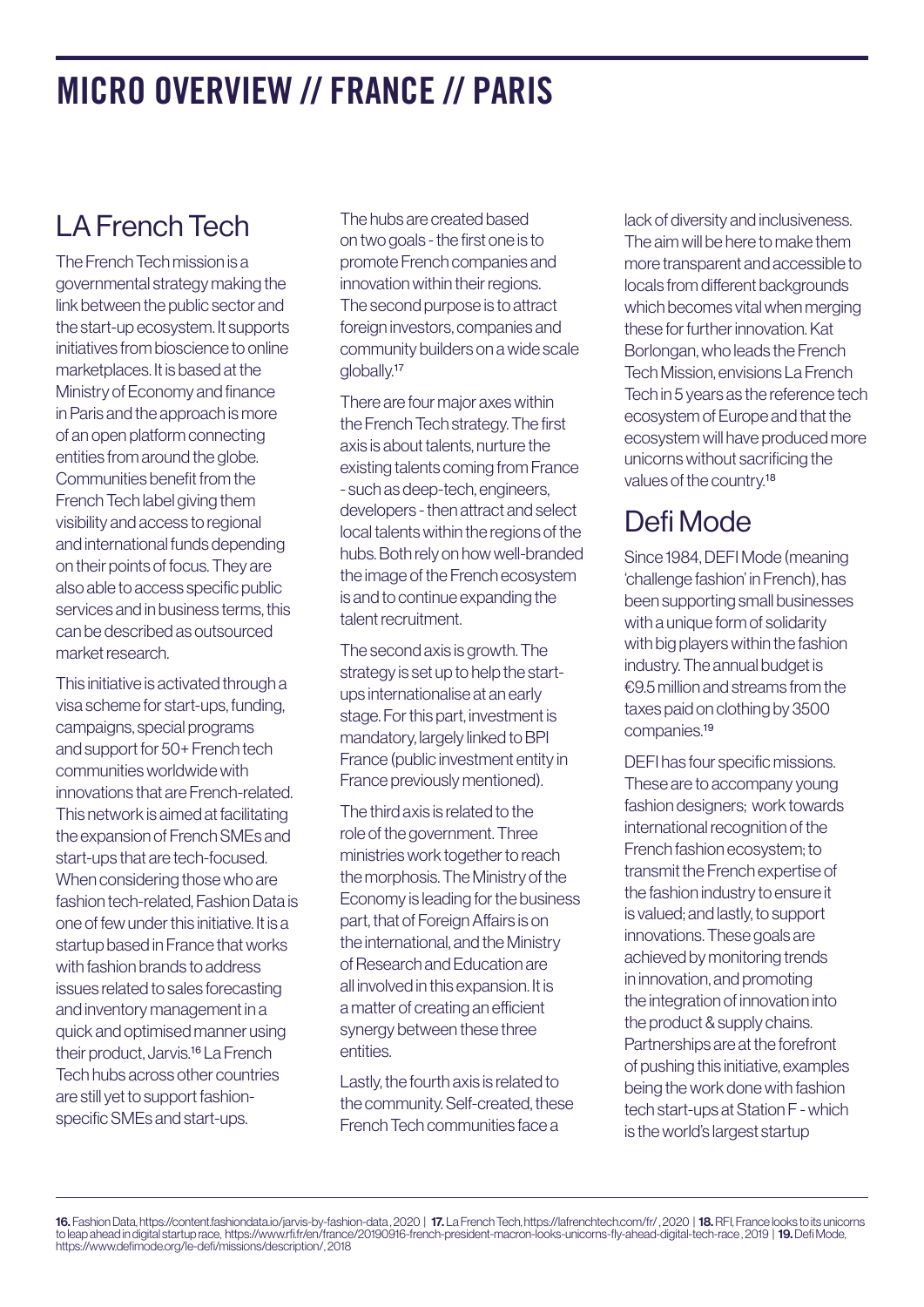campus located in Paris20 - and the Fashion Tech Days in the North of France that offers hackathons and programs.

#### "We believe there is a link between business and fashion tech."

#### Sebastien Vincente,

Head of Fashion Department, Business France

Business France is another key player within DEFI's partner network as their collaboration has provided opportunities for French start-ups to participate in the world's largest annual festival of innovation, South by South West (SxSW) in Austin, Texas.21 Data & Data is one of the startups who showed interest in this opportunity while looking to expand their artificial intelligence platform which safeguards brands from counterfeit products. The 'copycat culture' and grey market is a global issue in the fashion industry where brands often notice counterfeits of their products sold at cheaper prices, thus creating unprecedented competition. Data & Data's AI technology challenges this unfortunate, yet frequent, issue in the industry. The opportunity to showcase such versatile fashion technology to an audience other

than its home location, France, is key in building its user base across other regions, similarly to La French Tech.

To further this invigorating of the French fashion scene and reinforcing its influence, DEFI and the French Ministry of Culture created ANDAM (National Association for the Development of the Fashion Arts) in 1989. The aim is to be the bridge between institutions and private actors of the fashion ecosystem to induce strategies and transversal actions. One of these is its competition, which now also includes the ANDAM Innovation Prize worth €30,000. The members of the committee are connected to the initiatives mentioned in this paper until now and its official recognition from the French fashion sphere as well as access to the best network.

#### Private Entities // France // Paris

As seen in the UK section, the UK is known to be liberal as its fashion tech initiatives are strongly supported by its government whereas in France, the ecosystem tends to be driven by private initiatives in the fashion and luxury sectors. France has some of the most competitive and influential groups and companies in this category - some of whom are making big impacts on the fashion tech scene.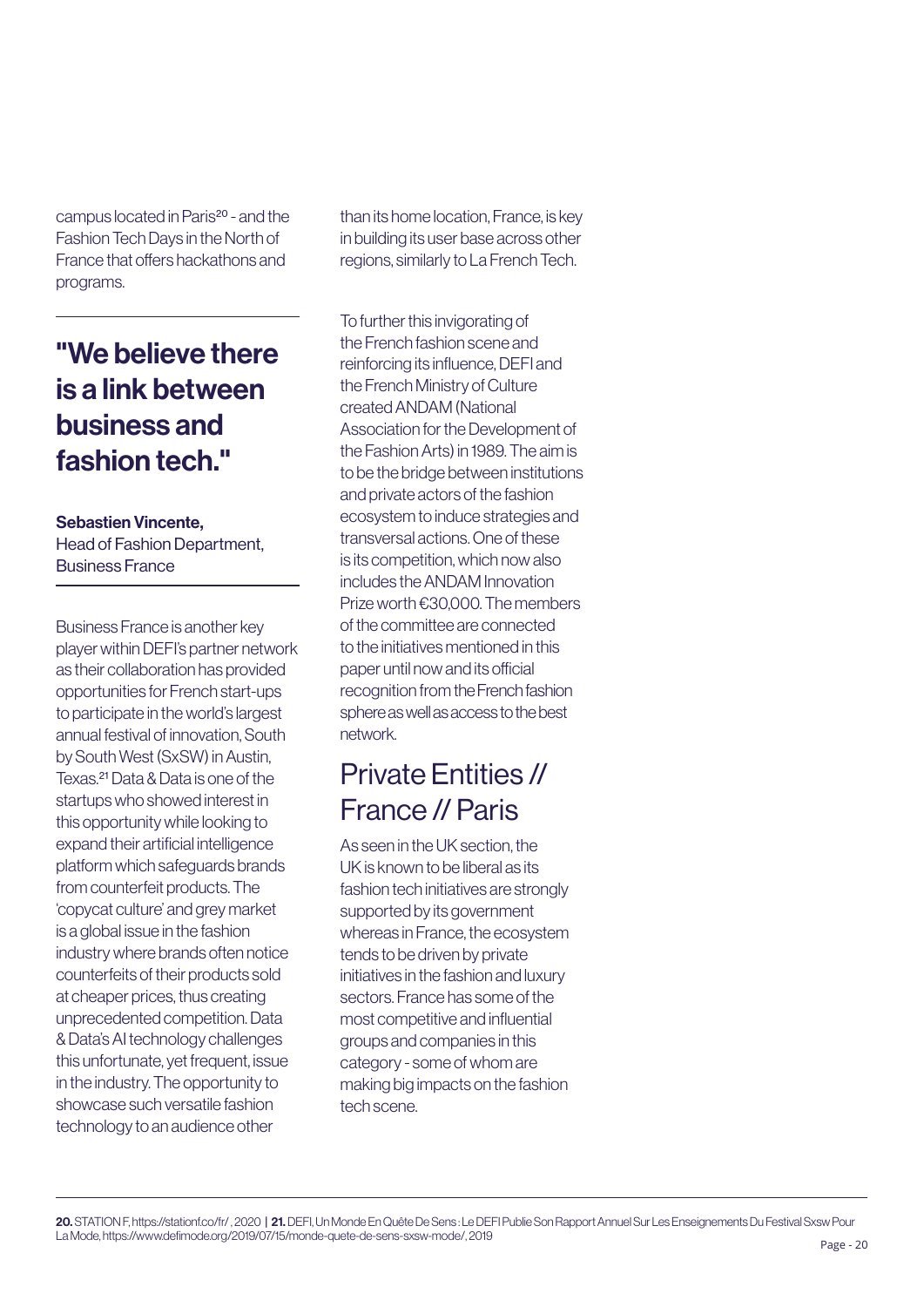### MICRO OVERVIEW // FRANCE // PARIS

### Viva Technology

In France, the French equivalent of Las Vegas' CES is Viva Technology an annual technology and innovation event consisting of start-ups as exhibitors and expert guest speakers. This initiative was brought to life in 2016 by Publicis Group and the newspaper Les Echos. The media and advertising industries were in need for the French tech activities to be seen and interact with therefore, Viva Technology's response to this need is to connect start-ups and large corporations. In 2019, the event attracted some 2,450 journalists with approximately 75 nationalities.<sup>22</sup> allowing start-ups to gain publicity in addition to access to funds created by Publicis and partners. Large corporations also benefit from this event as they access the most innovative solutions in France. From this, we can understand that Viva Technology is planned to execute three phases: showcasing, networking and funding.

It is important to note that the fashion conglomerate, LVMH, is deeply involved in Viva Technology. Since joining forces, LVMH contributes their innovation award and gathers a selection of start-ups and innovators as candidates. Heuritech was the first winner for this award in 2017 and have since increased their fundraising to €4 million and branched out to New York and Singapore.23 This company's predictive analysis technology

allows brands to improve forecasting demands and trends through artificial intelligence which eradicates the conventional manual processes involved.

As a fashion power house, it is interesting to see that LVMH leverages the French tech scene while giving it credibility due to its well-established reputation of being one of the largest conglomerates in the industry. The significance of this partnership with VIVA Technology is evident as it defines a clear vision of how digital transformation is deeply impacting the decisions and presence of stakeholders in the fashion industry.

#### Station F

In 2013, Xavier Niel, French billionaire businessman leading in the telecommunications and technology industry, created a school named 42. This was a free tech and computer programming school without teachers, books, or tuition for 1000 people annually. 42 was the first element of a much larger plan as 2017 saw Niel's vision to build the biggest startup campus in the world, Station F with more than 30 programs, 40 VC funds, 35 public administrations and 600 events a year. The place was marketed as being the place to be in Paris which appears to have succeeded as it holds this reputation today in the startup world.

When speaking with residents of the 366,000 square metre space, it is

evident that the full experience goes beyond the program itself. While guidance is provided by experts and support is available from equipment such as 3D printers, laser cutters and other technologies, the overall atmosphere remains valuable. It is revealed here that the push for innovation is closely related to the reputation of its surroundings. By attracting start-ups and entities, such as LVMH and Adidas, with the above attributes looks promising to sustain an active ecosystem.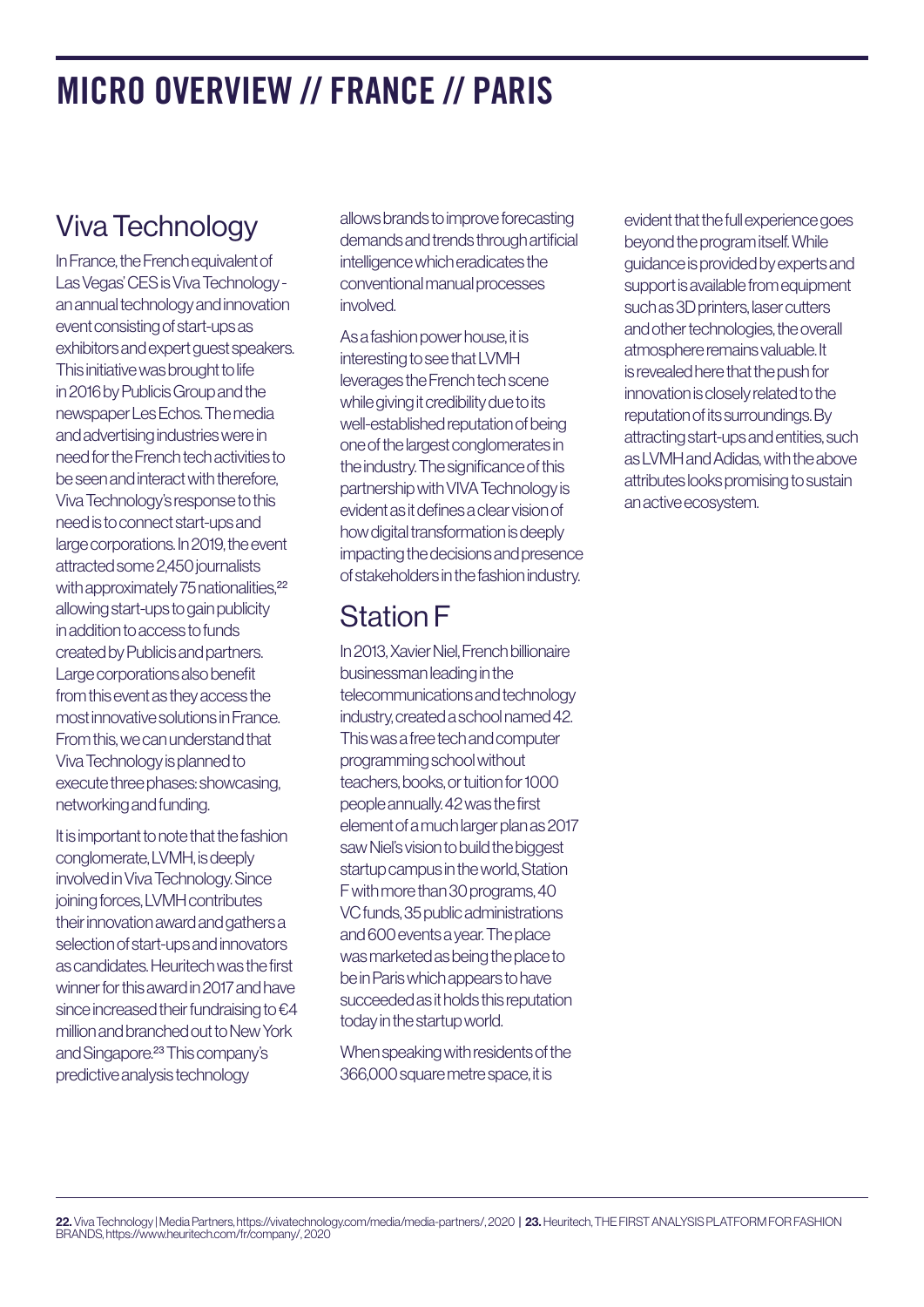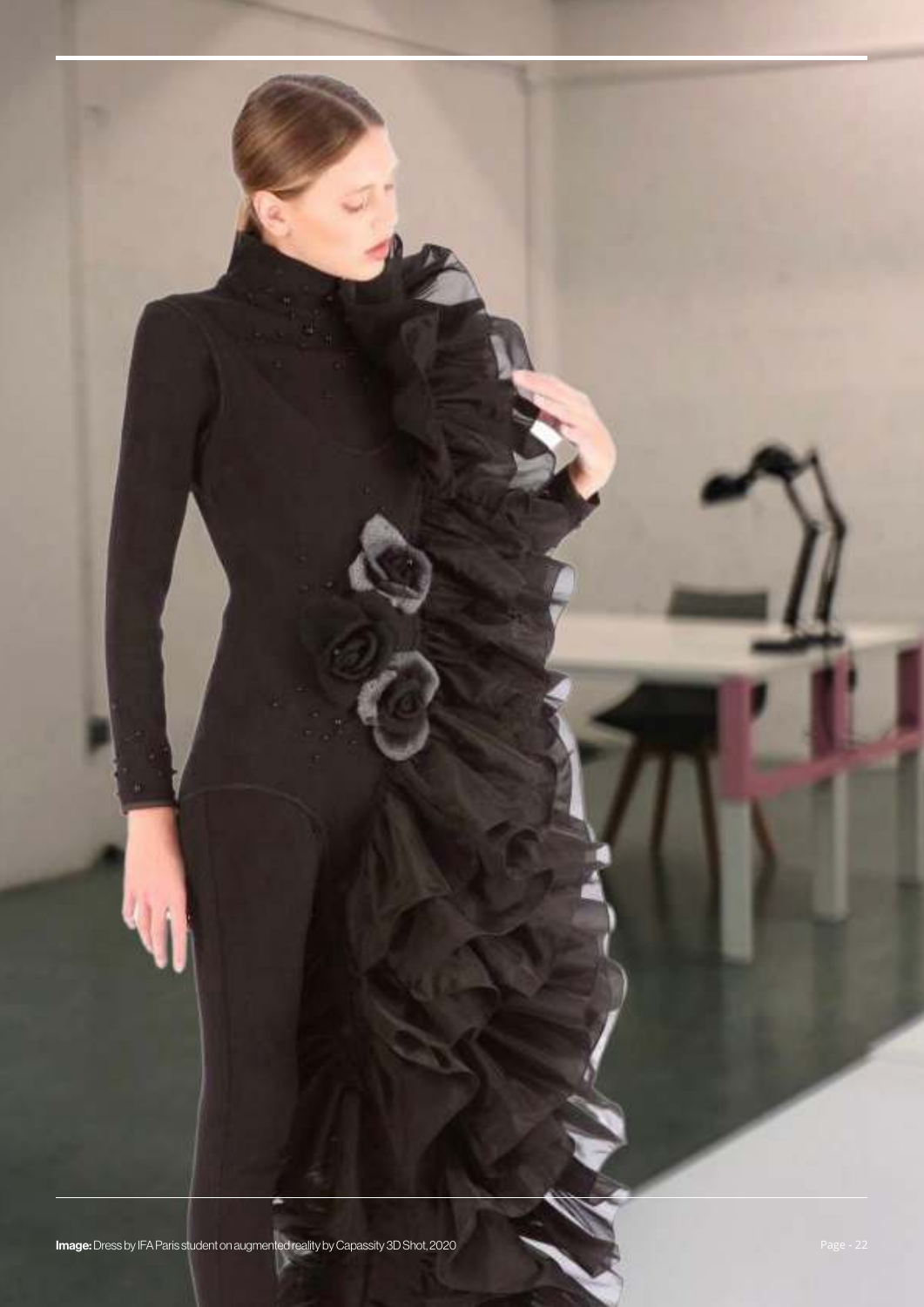### FASHION TECH-SPECIFIC PROGRAMS // FRANCE // PARIS

Several programs deal with fashion tech from a macro perspective. Beauty, fashion and retail groups saw here a good opportunity to outsource some of their R&D. Each group selected a different format which will be explored closely in this section.

#### LVMH // La Maison des Start-ups

LVMH are not only supporting other entities as they also host their own initiatives. Besides launching their recent mobile store service responding to the social distancing measures<sup>24</sup>, they also host the La Maison des start-ups LVMH accelerator driving fashion tech businesses between the selected start-ups with the many brands they own including Louis Vuitton, Givenchy, Kenzo and more.25 Housed at Station F, the aim is for LVMH to innovate their offerings by utilising the products and solutions developed by the start-ups on the accelerator. It is one side of their innovative strategies brought to life when Ian Rogers became the group's Chief Digital Officer.

Start-ups selected for this accelerator tend to be retail-based as they reimagine the ways in which consumers purchase or experience

fashion products. One of the goals are to provide "the possibility of considering closer collaboration"26 between start-ups and brands under LVMH to "reinvent them so they remain relevant to [their] current and future customers."27 Hosting this accelerator annually allows the integration of fashion tech innovations with these brands consistently precisely every year - provoking fashion brands to consider their pre-existing models at least once a year while inspiring smaller brands to follow-suit.

There is still room for further push on the synergy between business, fashion and technology which this program could prove useful for participants in preparation for collaborations with corporates.

#### Impulse by VeePee

It is clear that Station F as a platform facilitating outsourced innovation has kept its scope of participants large. Apart from groups directly related to fashion, there are also programs such as from Thales, Microsoft, Ubisoft, HEC, BNP Paribas. VeePee is one of these and is a 9-month accelerator at Station F focusing on fashion, tech and retail. The goal is to generate growth for its start-ups by testing their solution on VeePee and being linked to their partner brands. Each solution has the opportunity to be tested by the 73 million members of the community and 7,000 partner

brands28. Finally, before completion of the program, start-ups present their innovations to a board of jury. Here the system is purely outsourced R&D and pre-tested before possible investments or acquisition are processed.

From the above, it is clear that there is a demand for specialist solutions tackling ecommerce, especially when considering the ways in which retail is changing. More innovation is required to keep shoppers interested in interacting with brands online due to the new normal of working and staying at home. One of the IMPULSE previous participants, FITLE, have worked on a digital sizing & virtual fitting room technology which many innovators are now considering more since the universal COVID-19 lockdowns. Many physical fitting rooms in stores across the globe are inaccessible even post deconfinement therefore, making it even more difficult for shoppers to make the most of their shopping experiences.

The ability for shoppers to try on clothing digitally before purchasing becomes an interesting invention to explore which FITLE offers with their technology. It has been said to reduce "the cart abandonment rate by more than 60%"28 which is usually one of the top priorities for brands online who adopt technologies such as these. During an interview with Lara Mazzoni, CEO and Co-Founder of UK

24. Journal Du Luxe, Louis Vuitton: a mobile store in a caravan. https://journalduluxe.fr/louis-vuitton-mobile-store-us/, 2020 | 25. Mode & Maroquinerie - Prêt-À-Porter, Haute Couture, Accessoires - LVMH, https://www.lvmh.fr/les-maisons/mode-maroquinerie/ , 2020 | **26.** Bregeras G., LVMH Inaugure La Maison Des Startups Au Sein De Station F, https://business.lesechos.fr/entrepreneurs/communaute/0301539750446-lvmh-inaugure-un-programme-au-sein-de-station-f-320157.php , 2018 | 27. Beloni T. The Mission, https://lamaisondesstartups.lvmh.com/the-mission/ , 2020 | 28. Vente-Privee IMPULSE, https://impulse.vente-privee.com/startups, 2019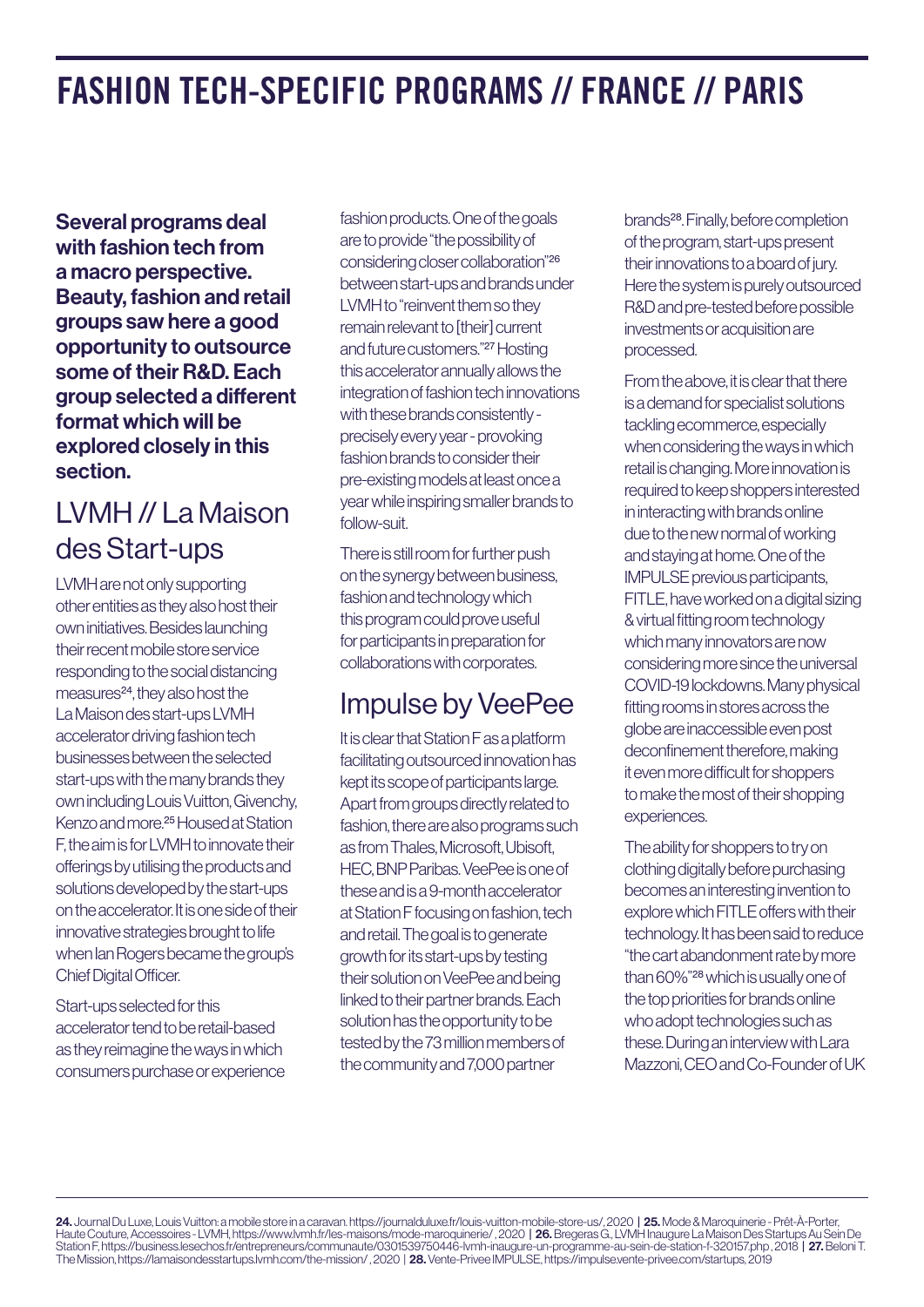fit fashion technology startup Bodi. Me, she points out that "there is a ritual of the buying, selling and try on [which is] now gone as it cannot legally or safely happen"29 due to the current social distancing measures that have impacted the customer and business relationships therefore, showing a need to substitute this through fashion technologies such as online fittings described in this section.

While this area of virtual try-ons continues to be explored by fashion companies including Gucci<sup>30</sup> and Farfetch<sup>31</sup>, if results show its effectiveness in sales & customer acquisition, it is likely to become a popular asset to the industry with further innovations ahead.

#### ADN // Institut Français De La Mode // Creative **Valley**

L'Institut Français de la Mode (IFM) and Creative Valley run together ADN X IFM at Station F. It is an incubator for around 30 start-ups related to design or digital solutions. Creative Valley, French facilitator, has been opening Creative Centers since 2012, some of them just under the banner of Creative Valley and others for clients or partners. IFM and Creative Valley already worked together for projects involving The Entrepreneurs program of IFM, collaboration with 42 and

Epitech. Here the start-ups benefit from the network of IFM and Creative Valley. The gap is bridged between the academic activities from IFM and entrepreneurial environment. This is another example of how the industry is nurturing the future leaders of the fashion tech scene in the hope to expand it later.

#### Platform A // Adidas // Plug & Play

Adidas went for another strategy by asking Plug & Play, one of the biggest players in the startup world, to open its accelerator in Paris. Plug & Play is an all-inclusive solution, creating tailormade programs around the globe. Selected start-ups offer new products and business models for the sports industry. Adidas invested €1 million into this program and is a part of their strategy called "Creating the New" based on 3 pillars - Speed, Cities and Open source.

In Paris others made a similar choice to Adidas. In their Brand & Retail sections, we can find The Lafayette // Plug & Play running for several years now. It is an accelerator dedicated to retail and e-commerce. This program is for start-ups to reach in 3 months the growth they would have reached in 12. Here, the pillar for speed is clearly achieved as startups are encouraged to push their ideas quicker for earlier implementation to the industry.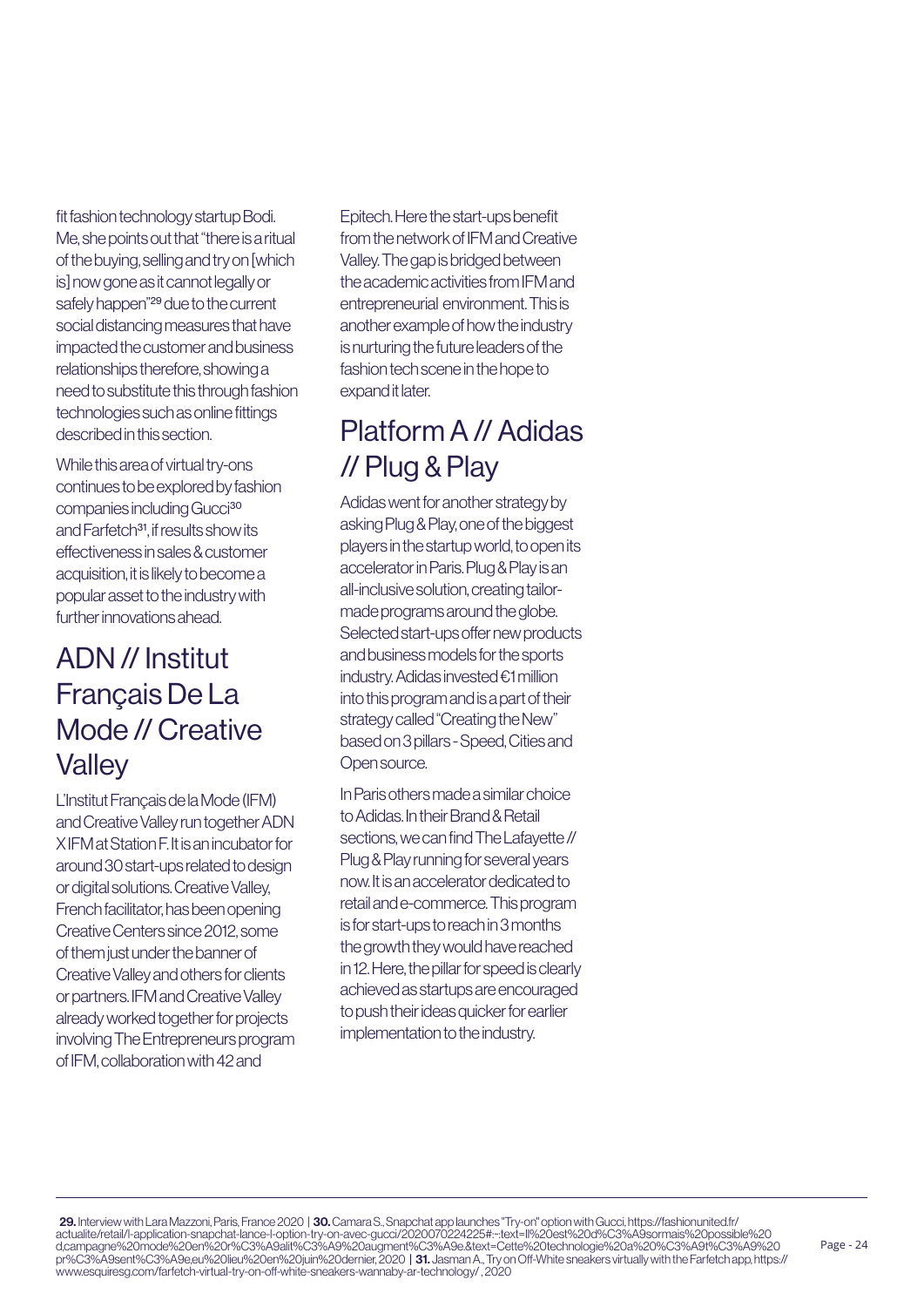### **CONCLUSION**

As highlighted throughout the paper, many initiatives involved across Europe so far are only just scratching the surface of the full potential that fashion technology and its stakeholders have to offer. Most programs and other initiatives (even those not mentioned in this paper) are still focused on specifics - whether that is dealing with fashion or technology separately. There is room for start-ups, SMEs, companies and students with a growing interest in synergising the two together amongst other important considerations in the industry such as sustainability which La Caserne will tackle when it opens in 2021.32 It is through further consideration of these other important factors that this field can further innovate.

When concerning the brands who may benefit from the use of new technologies, a level of openmindedness is required from them to collaborate with fashion tech start-ups and makers who have the ability to transform their business models for the better. In light of this, when in conversation with Muchaneta Kapfunde, Founding

Editor-in-Chief at FashNerd<sup>33</sup>, she points out that:

"Although technology has the potential to disrupt the industry, it is worth noting that these solutions are only tools, therefore to harness their full potential, fashion companies need to first understand how these tech 'tools' can help them improve their business."

In addition to this, it may be difficult for many to fully understand the need to innovate and explore opportunities mentioned throughout this paper. It is through more in-depth collaborations between tech companies/startups and corporates/established fashion brands that much deeper, as well as more meaningful partnerships, can be made. Such activity can push the conversations beyond the academic and research stage which is currently the stage that is being most explored. Governments and public organisations have means to be more involved in this field as it continues to emerge and transform the industry. Their involvement can be one of the ways this field can be taken more seriously and attract further meaningful conversations.

Only when the above is understood by these stakeholders, as well as established fashion companies, can the industry as a whole become a leading force for innovation above other industries.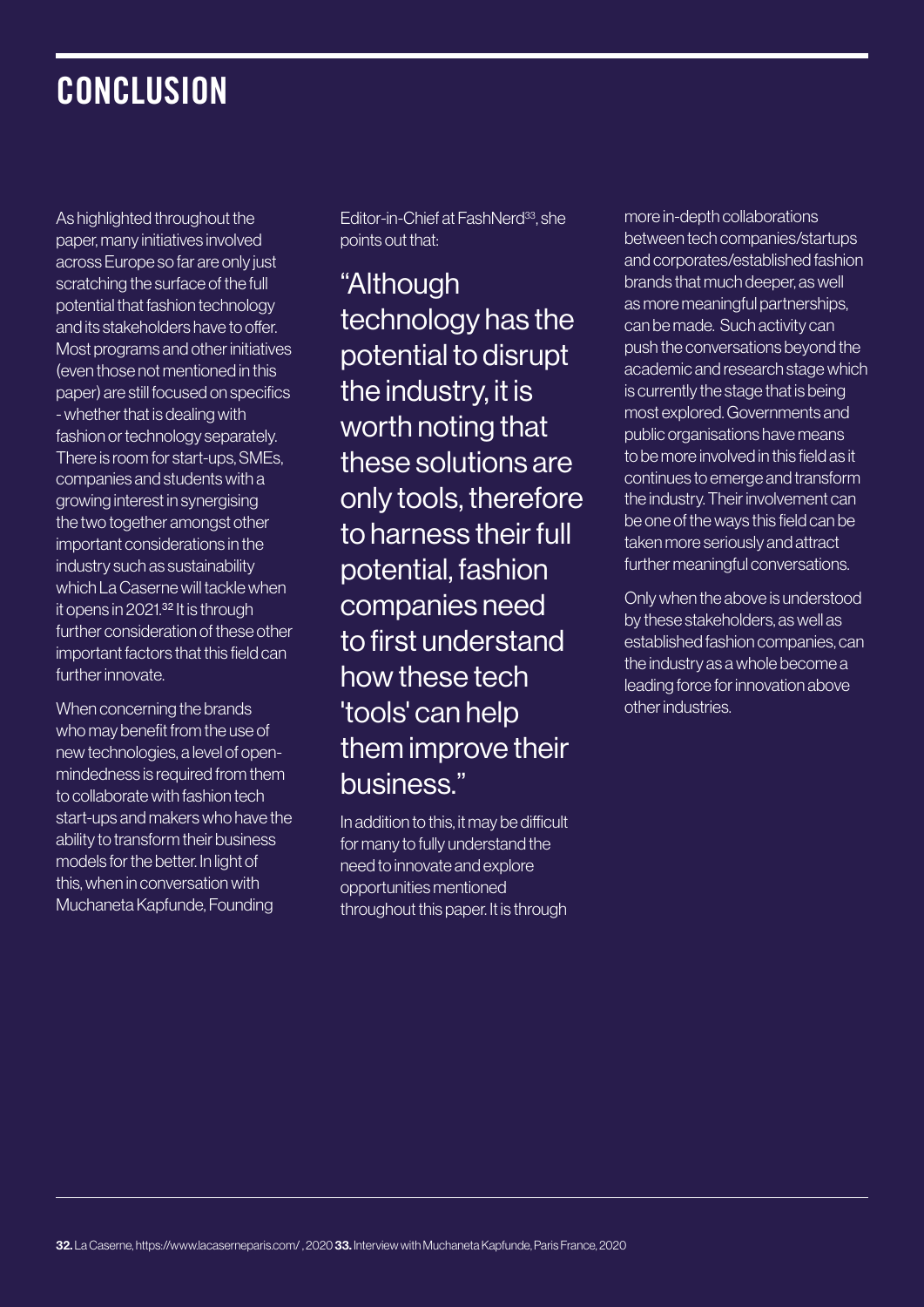### GLOSSARY OF TERMS

Accelerator: A company or plan that helps new companies or organisations to grow quickly and become successful

Artificial intelligence: The study of how to produce computers that have some of the qualities of the human mind, such as the ability to understand language, recognize pictures, solve problems, and learn

Brick and Mortar: Existing as a physical building, especially a shop, rather than doing business only on the internet

Disruptive: Causing trouble and therefore stopping something from continuing as usual

Fashion: A style that is popular at a particular time, especially in clothes, hair, make-up, etc.

Fab lab: A place to play, to create, to mentor and to invent: a place for learning and innovation. Fab Labs provide access to the environment, the skills, the materials and the advanced technology to allow anyone anywhere to make (almost) anything.

**Incubator:** An organisation that helps people to start new companies, especially ones involved with advanced technology

Industry: The companies and activities involved in the process of producing goods for sale, especially in a factory or special area

Innovator: Someone who introduces changes and new ideas

Innovation: (The use of) a new idea or method

Makerspace/Hackerspace: A place where people can come together to create or invent things, either using traditional crafts or technology

R&D: Abbreviation for 'research and development' the part of a business that tries to find ways to improve existing products, and to develop new ones

Technology: (The study and knowledge of) the practical, especially industrial, use of scientific discoveries

Textile: A cloth/fabric made by hand or machine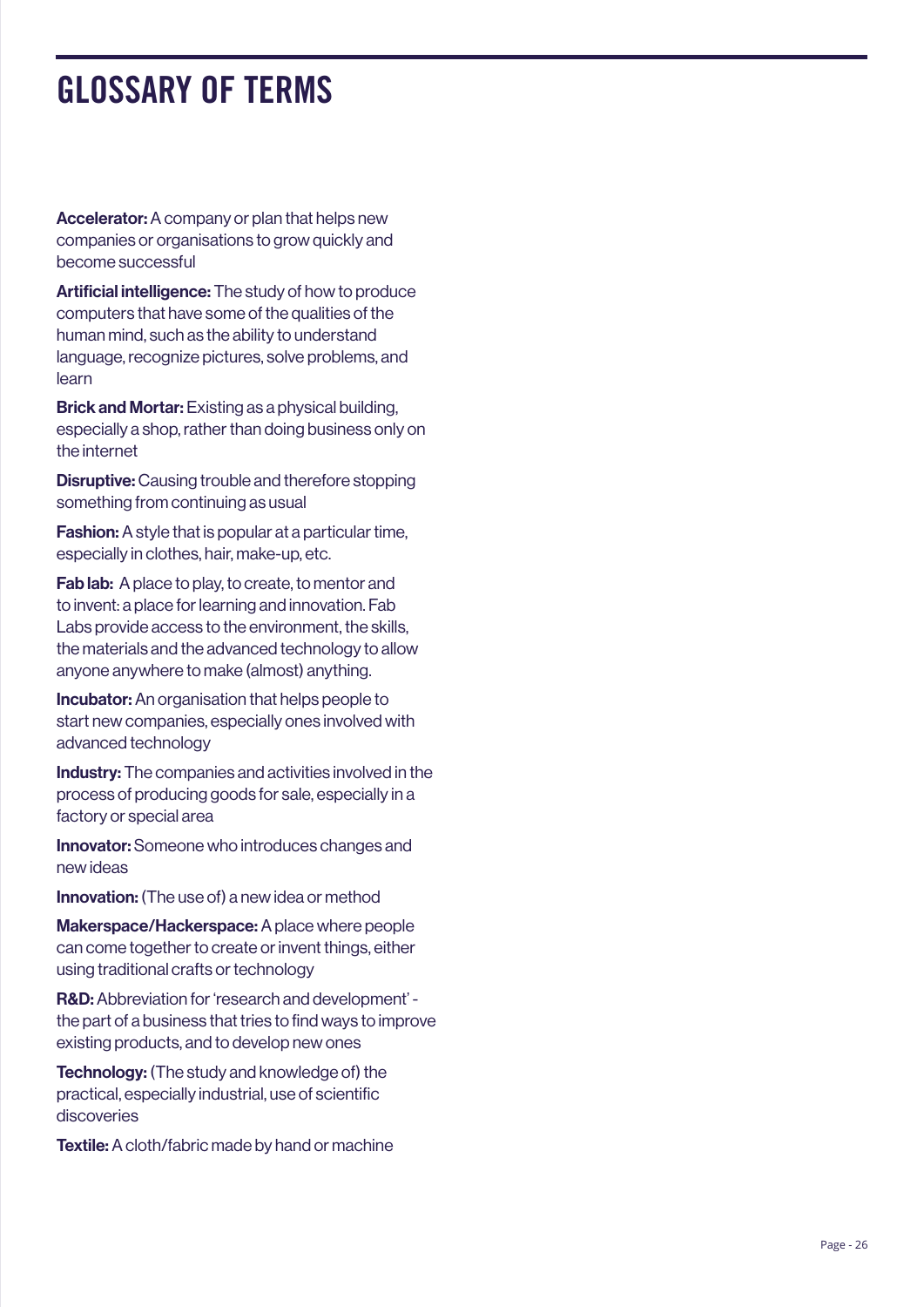### **BIBLIOGRAPHY**

## A

Acquier A., Carbone V. et Massé D., 2019, How to Create Value(s) in the Sharing Economy: Business Models, Scalability, and Sustainability, Technology Innovation Management Review, vol.9, n°2, pp.5-24

Agogué, M., Yström, A. and Le Masson, P., 2013, "Rethinking the Role of Intermediaries As an Architect of Collective Exploration and Creation of Knowledge in Open Innovation", International Journal of Innovation Management, Vol. 17 No. 2.

Alexandre L., 2017, La guerre des intelligences, Lattès, Paris

Alter N., 2000, L'innovation ordinaire, Paris, Presses Universitaires de France

Anderson C., 2012, Makers, the new industrial revolution, Crown Business, New York

Anthony S.C., 2015, How Singapore became an entrepreneurial hub, Harvard Business Review, February, [https://hbr.org/2015/02/how-singapore-became-an](https://hbr.org/2015/02/how-singapore-became-an-entrepreneurial-hub)[entrepreneurial-hub](https://hbr.org/2015/02/how-singapore-became-an-entrepreneurial-hub)

APUR, 2016, L'innovation à Paris et dans la Métropole du Grand Paris, données sur les start-ups, les lieux, les méthodes, Étude produite par l'APUR, Paris

Azuma R. T., 1997, A survey of Augmented Reality, Presence: Teleoperator and Virtual Environments

### B

Bain, M., April 2017. Amazon has patented an automated on-demand clothing factory. [https://qz.com/963381/](https://qz.com/963381/amazon-amzn-has-patented-an-automated-on-demand-clothing-factory/) [amazon-amzn-has-patented-an-automated-on](https://qz.com/963381/amazon-amzn-has-patented-an-automated-on-demand-clothing-factory/)[demand-clothing-factory/](https://qz.com/963381/amazon-amzn-has-patented-an-automated-on-demand-clothing-factory/) , Quartz

Barfield, W. and Weghorst, S., 1993, "The Sense of Presence within Virtual Environments : A Conceptual Framework" In Salvendy, G. and Smith, M. J. eds. 1993. Human Computer Interaction : Software And Hardware Interfaces. New York : Elsevier

Blein A., 2017, L'émergence du coworking dans l'offre d'immobilier d'entreprise en Ile-de-France: un service relationnel coproduit par ses utilisateurs, thèse en urbanisme soutenue en novembre 2017 à Créteil sous la direction de Antoine Picon

**Beloni T.,** The Mission. 2020. [online] Available at: [https://](https://lamaisondesstartups.lvmh.com/the-mission/) [lamaisondesstartups.lvmh.com/the-mission/](https://lamaisondesstartups.lvmh.com/the-mission/) .

**Bolton A.,** 2016, ManusxMachina: Fashion in an age of

technology, The Metropolitan Museum of Art, New York

Bosqué C., Ricard L., 2015, Fablabs etc., les nouveaux lieux de la fabrication numérique, Eyrolles, Paris

Bottollier-Depois F., Dalle B., Eychenne F. et alii., 2014, État des lieux et typologie des ateliers de fabrication numérique, Rapport pour la DGE, Fing.

Bouncken R.B., Clauss, T., Reuschl A.J., 2016, "Coworking spaces in Asia: a business model design perspective", working papers, SMS

Bregeras, Guillaume. 2018. LVMH Inaugure La Maison Des Start-ups Au Sein De Station F. Les Echos Executives. [online] Available at: [https://business.lesechos.fr/entrepreneurs/](https://business.lesechos.fr/entrepreneurs/communaute/0301539750446-lvmh-inaugure-un-programme-au-se) [communaute/0301539750446-lvmh-inaugure-un](https://business.lesechos.fr/entrepreneurs/communaute/0301539750446-lvmh-inaugure-un-programme-au-se)[programme-au-sein-de-station-f-320157.php](https://business.lesechos.fr/entrepreneurs/communaute/0301539750446-lvmh-inaugure-un-programme-au-se). .

Buchert, T., A. Pförtner, J. Bonvoisin, K. Lindow, R. **Stark, Model-Based Sustainable Product Development,** In DS 84: Proceedings of the DESIGN 2016 14th International Design Conference, edited by Dorian Marjanovic, Mario Storga, Neven Pavkovic, Nenad Bojcetic, and Stanko Skec

### C

Capdevila, I., 2013, Typologies of Localized Spaces of Collaborative Innovation», Rochester, NY: Social Science Research Network

Creative Industries Clusters Programme. 2018-2019. About. [online] Available at: [https://](https://creativeindustriesclusters.com/) [creativeindustriesclusters.com/](https://creativeindustriesclusters.com/) .

Cugini U., Bordegoni M., Mana R., 2007, The role of virtual prototyping in the fashion sector, Springer Verlag France

### D

DÉFI, 2019, SxSW 2019, Un monde en quête de sens.

**DÉFI,** 2019, Annuaire Fashion Tech Europe.

DEFI, Un Monde En Quête De Sens: Le DEFI Publie Son Rapport Annuel Sur Les Enseignements Du Festival Sxsw Pour La Mode, 15 July 2019. [online] Available at: [https://www.defimode.org/2019/07/15/monde-quete-de](https://www.defimode.org/2019/07/15/monde-quete-de-sens-sxsw-mode/)[sens-sxsw-mode/,](https://www.defimode.org/2019/07/15/monde-quete-de-sens-sxsw-mode/) .

DeFINE Fashion-Tech Network. 2020. About Define - Define Fashion-Tech Network Europe. [online] Available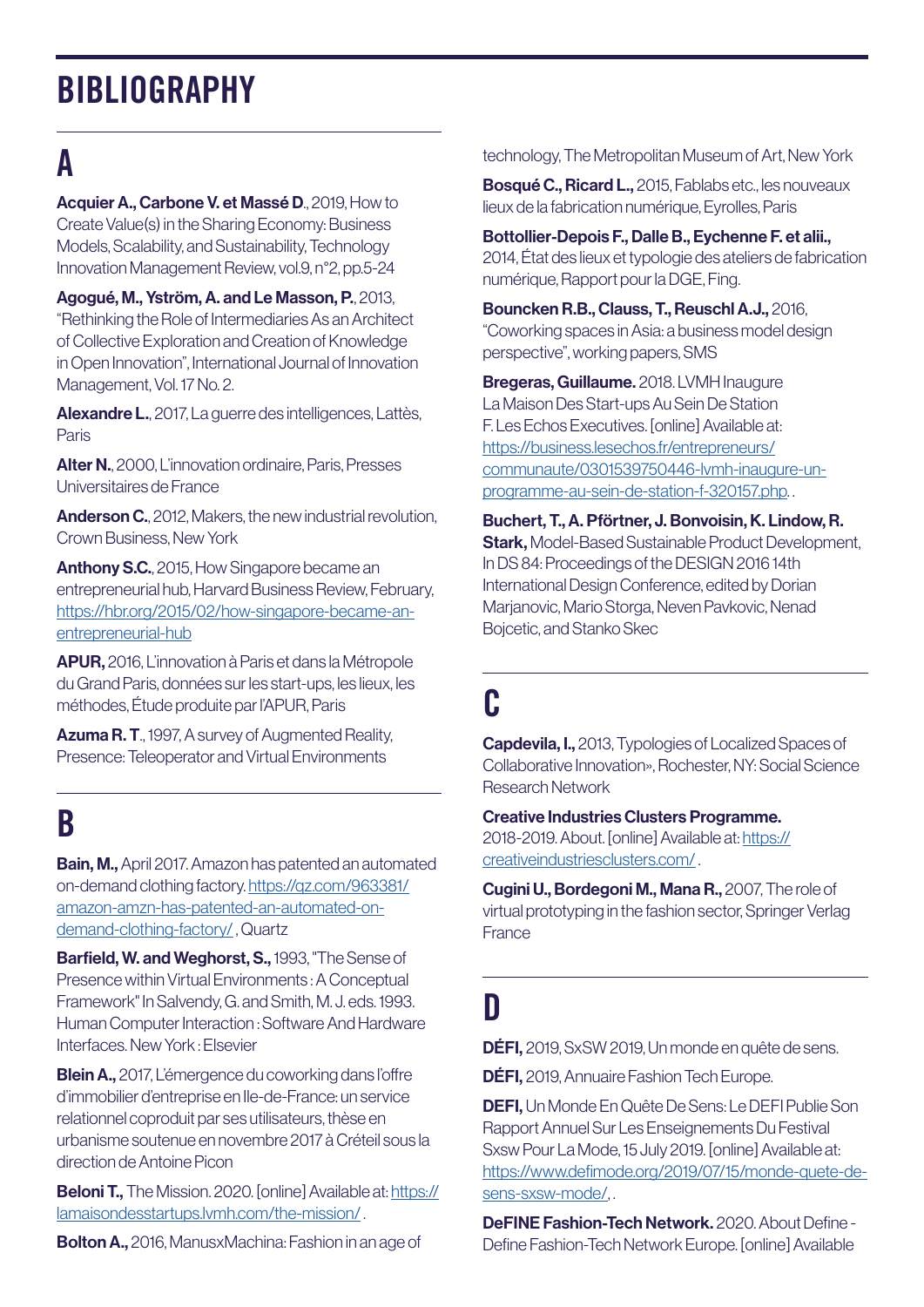#### at: <https://www.define-network.eu/about-define/> .

DGE, 2017, L'entrepreneuriat : faits et chiffres, Publication de la direction Générale des entreprises, MINEFI, France

Doctorow C., 2009, Makers, Tor books, New York

Dougherty D. et Conrad A., 2016, Free to make, Berkeley (CA)

**Dougherty, D.,** 2012. The Maker Movement. Innovations: Technology, Governance , Globalization 7, pp. 11–14.

Dubé P. et alii, 2014, Le livre blanc des living labs, Montréal

## E

E4FT, Fashion-Tech, Education and Research Benchmarking Report // E4FT // EDUCATION4FASHION-TECH

Creative Commons - attribution - noDerivs CC BY-ND Education4Fashion-Tech 2018

### F

Fab Lab Barcelona. 2020. Fabricademy Barcelona – Fab Lab Barcelona. [online] Available at: [https://](https://fablabbcn.org/education/academies/fabricademy-barcelona) [fablabbcn.org/education/academies/fabricademy](https://fablabbcn.org/education/academies/fabricademy-barcelona)[barcelona](https://fablabbcn.org/education/academies/fabricademy-barcelona) .

**Ferchaud F., 2018. Fabriques numériques, action** publique et territoire : en quête des living labs, fablabs et hackerspaces (France, Belgique), thèse de doctorat en Géographie, Rennes 2

### G

Gaglio G., 2011, Sociologie de l'innovation, PUF, collection Que sais-je?.

Gastfall U. et Fourmond T., 2014, DIY, makers, fablabs : à la recherche de l'autonomie , Ritimo.org

Georget V., Maniak R., Rayna T., 2019, "Intrapreneuriat : dépasser la mythologie des super-héros", Rapport de l'Observatoire de l'innovation, Institut de l'entreprise, Paris.

Gershenfeld N., 2005 Fab - The Coming Revolution on Your Desktop: from Personal Computers to Personal Fabrication, Basic Books, New York

Gershenfeld, N., 2012, How to Make Almost Anything. Foreign Affairs, vol. 91, n°16.

#### Gershenfeld, N., Gershenfeld, A., and Cutcher-

Gershenfeld, J., 2017, Designing Reality: How to Survive and Thrive in the Third Digital Revolution, Basic Books, New York

Guler, S.D., Gannon, M. & Sicchio, K., 2016. Crafting Wearables, Berkeley, CA: Apress

### H

Haigh N., et Hoffman. A. J. 2012, Hybrid Organizations: The next Chapter of Sustainable Business, Organizational Dynamics, vol. 41, n°2, pp. 12634.

Haigh N., Walker J., Bacg S., et Kickul J., 2015. Hybrid Organizations: Origins, Strategies, Impacts, and Implications, California Management Review, vol. 57, n°3, pp. 512.

Hatch M., 2013, The Maker movement manifesto – Rules for innovation in the new world of crafters, makers and tinkerers, McGraw-Hill Education, New-York

Heidegger, M., 1977, The Questions Concerning Technology and Other Essays. New York : Harper and Row

Heim, M., 1993, The Metaphysics of Virtual Reality. New York : Oxford University Press

Heim, M., 1998, Virtual Realism. New York: Oxford University Press

Heuritech, 2020. À Propos De Heuritech - La Plateforme D'analyse Des Marques De Mode. 2020. Heuritech. [online] Available at: [https://www.heuritech.com/fr/company/](https://www.heuritech.com/fr/company).

**Holition.** 2018., Blossoming Fashion Conversation 2020. [online] Available at: [https://vimeo.com/294104627.](https://vimeo.com/294104627)

Huchet N.s, 2015, How I built a 3D printed prosthetic hand for myself , Make, février 2015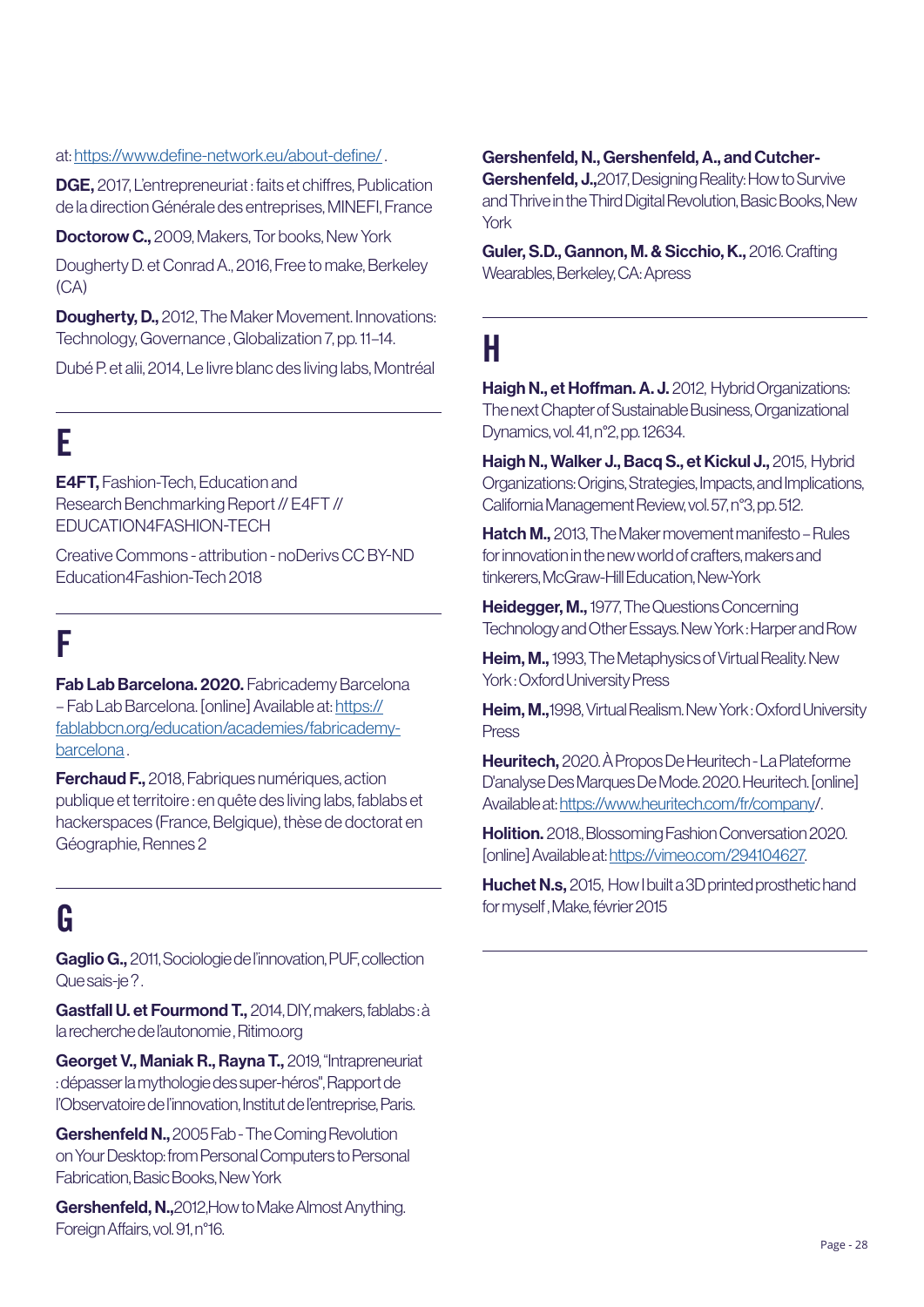### BIBLIOGRAPHY

## I

Imhoff C., 2018, Penser la collaboration dans les organisations à partir des communautés virtuelles sur le réseau social d'entreprise : rapports sociaux et modes de régulation émergents: continuités, contradictions et/ ou ruptures, thèse en info-com soutenue au Cnam sous la direction de François Silva et Stéphane Haber en mars 2018

**Internal Market, Industry, Entrepreneurship and SMEs** - European Commission. 2020. COSME. Europe'S Programme For Small And Medium-Sized Enterprises. - Internal Market, Industry, Entrepreneurship And Smes - European Commission. [online] Available at: [https://](https://ec.europa.eu/growth/smes/cosme_en) [ec.europa.eu/growth/smes/cosme\\_en](https://ec.europa.eu/growth/smes/cosme_en).

# J

### K

Kohtala, C.,2017, Making "Making" Critical: How Sustainability is Constituted in Fab Lab Ideology., The Design Journal, vol. 20, pp.375–394.

### L

La French Tech. 2020. Lafrenchtech.Com. [online] Available at: <https://lafrenchtech.com/fr/>.

Labrune J.-B., 2017, A brief history of fablabs, Medium, [https://medium. com/@jeanbaptiste/a-brief-history-of](https://medium. com/@jeanbaptiste/a-brief-history-of-fablabs-bfe67fdcb68e)[fablabs-bfe67fdcb68e](https://medium. com/@jeanbaptiste/a-brief-history-of-fablabs-bfe67fdcb68e)

Lécuyer C., 2006, Making Silicon Valley: Innovation and the Growth of High Tech, 1930-1970, MA., MIT, Cambridge

London Fashion Week | Data Visualisation. 2018. Holition. Com. [online] Available at: [https://holition.com/work/bfc.](https://holition.com/work/bfc)

LVMH. Mode & Maroquinerie - Prêt-À-Porter, Haute Couture, Accessoires - LVMH. 2020. LVMH. [online] Available at: [https://www.lvmh.fr/les-maisons/mode](https://www.lvmh.fr/les-maisons/mode-maroquinerie/)[maroquinerie/](https://www.lvmh.fr/les-maisons/mode-maroquinerie/).

### M

Makerspaces.com. 2020. What Is A Makerspace? Is It A Hackerspace Or A Makerspace?. [online] Available at: <https://www.makerspaces.com/what-is-a-makerspace/> .

Margolis J. et Fisher A., 2002, Unlocking the Clubhouse : Women in Computing. MIT Press, Cambridge

Matter Media MIT | matter.media.mit.edu/environments/ details/wanderers-wearables-for-interplanetary- pilgrims

**McKinsey,** 2017, Digital manufacturing: The revolution will be virtualized. [https://www.mckinsey.com/ business](https://www.mckinsey.com/ business-functions/operations/our-insights/digital-manufacturing-the-revol)[functions/operations/our-insights/digital-manufacturing](https://www.mckinsey.com/ business-functions/operations/our-insights/digital-manufacturing-the-revol)[the-revolution-will-be-virtualized](https://www.mckinsey.com/ business-functions/operations/our-insights/digital-manufacturing-the-revol)

Menet N. et Zimmer B., 2018, Start-ups, arrêtons la mascarade, Dunod, Paris

Menu Sabine, 2011, Les Pôles de Compétitivité, un nouveau pilotage de la politique industrielle ? Bilan en Ilede-France , Politiques et manage- ment public, vol. 28, n°1

Merindol V., 2017, Comment les entreprises innovent aujourd'hui ? Des secteurs dit traditionnels aux entreprises de la nouvelle économie , Rapport de l'Observatoire de l'innovation, Institut de l'entreprise, Paris

Merindol V. et Versailles D.W., 2017, "Développer des capacités hautement créatives : le cas des laboratoires d'innovation ouverte", Management international, vol 22(1).

Merindol V., Bouquin N., Versailles D.W., Aubouin N., Capdevila I., Lechaffotec A., Voisin, Chiovetta A., 2016, Le livre blanc des open labs en France : Quelles pratiques ? Quels changements ?, Livre blanc produit par Futuris/ANRT et newPIC/ PSB, Paris.

Merindol, V., Versailles, 2017, Créer et innover aujourd'hui en Ile de France : le rôle des plateformes d'innovation, Rapport d'étude commandé par Innovation Factory, Bpifrance Le Hub et Paris&Co, Paris, France.

Merindol, V., Versailles, D.W., Aubouin, N., Le Chaffotec A., Capdevila, I., 2018, Créer et innover aujourd'hui en France : le rôle des plateformes d'innovation dans les écosystèmes régionaux, Rapport d'étude commandé par Innovation Factory et Bpifrance Le Lab, Paris, France.

Mihaleva G., Koh C., 2016, Evolution of Fashion Design in the Era of High-Tech Culture, World Academy of Science, Engineering and Technology International Journal of Materials and Textile Engineering Vol:10, No:7

MingFeng T., Baskaran A., Pancholi J., Lu Y., 2014,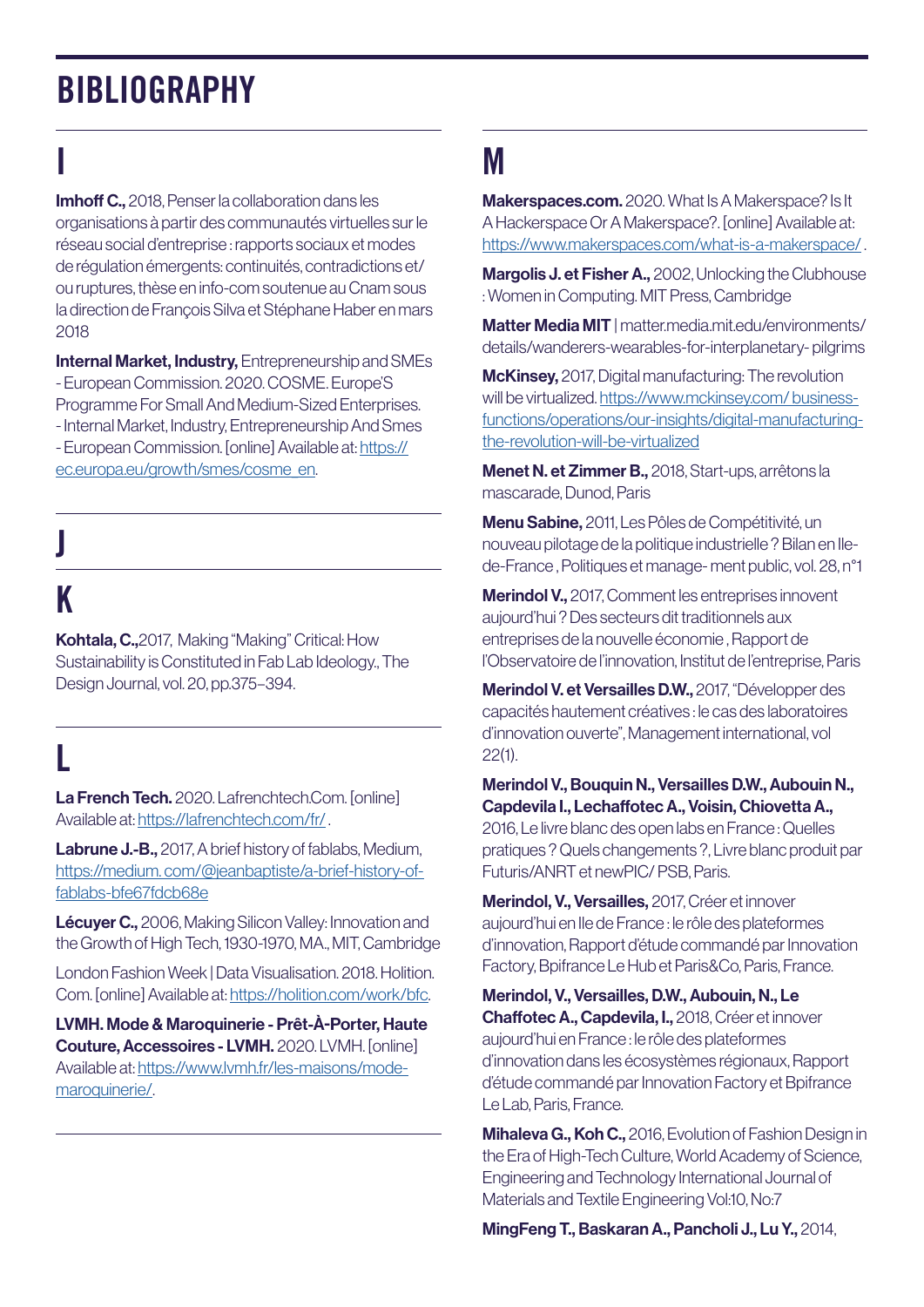" Technology business incubators in China and India: a comparative Analysis", Journal of Global information Technology Management vol 16 (2).

### N

Nechvatal J., 1999, Immersive Ideals / Critical Distances.

Noble D. F., 2011, Forces of production, a social history of industrial automation, Transaction publishers

### O

Ottaviano N., 2017, Architectes-urbanistes 2.0 : enquête ethnographique sur une pratique de concepteurs de la ville à venir – des promesses du numérique à une innovation en situation, thèse de doctorat en Aménagement du territoire soutenue à Paris 10

### P

Porto I.O., & Ramon J., 2014, "Intra and extra regional openness: the role of trust builders as open innovation intermediaries", 5th congress of the European regional Association, Aout, St Petersburg.

Psotka, J. and Davison, S., 1996, Cognitive Factors Associated with Immersion In Virtual Environments U. S. Army Research Institute for the Behavioral and Social Sciences Report, Available at: http://205.130.63.7/ , 1996.

Psotka, J., Davison, S. and Lewis, S., 1993, "Exploring Immersion In Virtual Space" In VR Systems, Fall, 1993, 12, pp. 70-82

### Q R

Ramadier M., 2017, Bienvenue dans le nouveau monde, comment j'ai survécu à la coolitude des start-ups, Premier Parallèle, Paris

RGCS, 2016, Coworkers, Makers, hackers in the city: reinventing policies, corporate strategies and citizenship ? (Report)

Seymour, S., 2010. Functional aesthetics : visions in fashionable technology, Springer, Vienna

**STATION F.** 2020. STATION F. [online] Available at: <https://stationf.co/fr>/

Statista. 2020. Topic: Apparel Market In The UK. [online] Available at: [https://www.statista.com/topics/3348/](https://www.statista.com/topics/3348/apparel-market-in-the-uk/) [apparel-market-in-the-uk/](https://www.statista.com/topics/3348/apparel-market-in-the-uk/) .

T

Tixier J., Castro Gonçalves L., 2008, Les pôles de compétitivité à l'heure de l'évaluation : quel modèle de clusters à la française ? Annales des Mines, 2008, vol.2

TNS Sofres, 2013, Les nouveaux visages des startupers, une étude réalisée pour l'Atelier de BNP Paribas.

# U

### V

Viva Technology | Media Partners. 2020. Viva Technology partners. [online] Available at: [https://](https://vivatechnology.com/media/media-partners/) [vivatechnology.com/media/media-partners/](https://vivatechnology.com/media/media-partners/)

### W

Wang B., 2017, "Hubs of internet entrepreneurs: the emergence of coworking of ces in Shanghai, China". Journal of Urban Technology, April

Wenger E., 1998, Communities of Practice: Learning, Meaning, and Identity, Cambridge University Press.

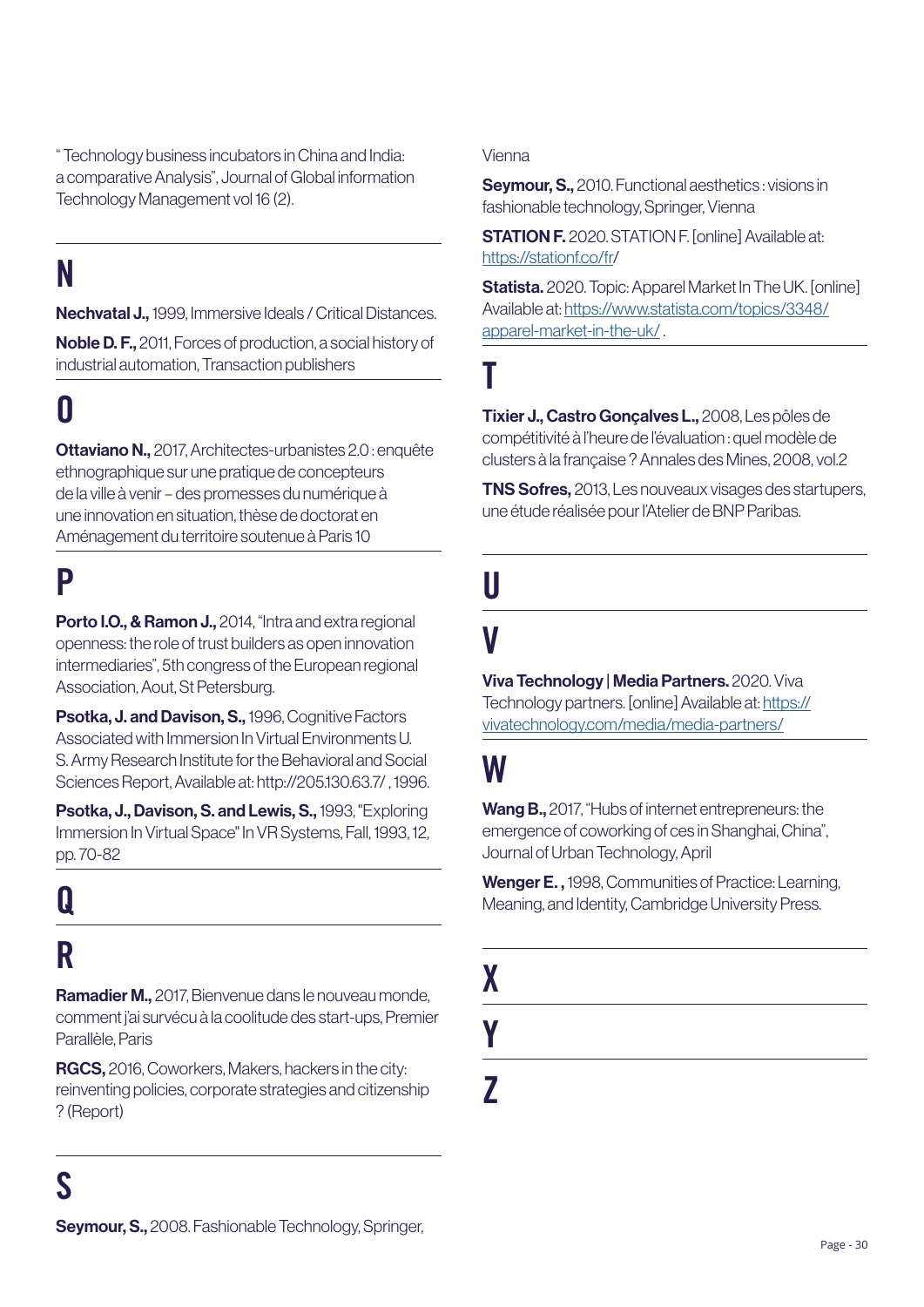### **REFERENCES**

Arthur R., Lvmh's Ian Rogers On Viewing 'digital' As Oxygen, Focusing On 'internet' As Culture, [https://](https://thecurrentdaily.com/2016/12/05/lvmhs-ian-rogers-viewing-digital-oxygen-focusing-internet-cul) [thecurrentdaily.com/2016/12/05/lvmhs-ian-rogers](https://thecurrentdaily.com/2016/12/05/lvmhs-ian-rogers-viewing-digital-oxygen-focusing-internet-cul)[viewing-digital-oxygen-focusing-internet-culture/](https://thecurrentdaily.com/2016/12/05/lvmhs-ian-rogers-viewing-digital-oxygen-focusing-internet-cul) , 2020

The Fashion Awards 2020, Celebrating the individuals and organisations who led change, [https://fashionawards.](https://fashionawards.com/About/Watch-The-Fashion-Awards-2020, 2020) [com/About/Watch-The-Fashion-Awards-2020, 2020](https://fashionawards.com/About/Watch-The-Fashion-Awards-2020, 2020)

Makery Media For Labs, [http://www.makery.info/en/](http://www.makery.info/en/map-labs/) [map-labs/](http://www.makery.info/en/map-labs/) , 2020

**Makerspaces**, What is a Makerspace? Is it a Hackerspace or a Makerspace?, [https://www.](https://www.makerspaces.com/what-is-a-makerspace/) [makerspaces.com/what-is-a-makerspace/](https://www.makerspaces.com/what-is-a-makerspace/), 2020

Fabricademy Barcelona – Fab Lab Barcelona, [https://](https://fablabbcn.org/education/academies/fabricademy-barcelona) [fablabbcn.org/education/academies/fabricademy](https://fablabbcn.org/education/academies/fabricademy-barcelona)[barcelona](https://fablabbcn.org/education/academies/fabricademy-barcelona), 2020

COSME. Europe's programme for small and medium-sized enterprises. - Internal Market, Industry, Entrepreneurship and SMEs - European Commission, [https://ec.europa.eu/growth/smes/cosme\\_en](https://ec.europa.eu/growth/smes/cosme_en), 2020

EC Europa, Internal Market, Industry, Entrepreneurship and SMEs, [https://ec.europa.eu/growth/content/small](https://ec.europa.eu/growth/content/small-companies-create-85-new-jobs-0_en)[companies-create-85-new-jobs-0\\_en,](https://ec.europa.eu/growth/content/small-companies-create-85-new-jobs-0_en) 2012

DeFINE Fashion-Tech Network Europe, About DeFINE, <https://www.define-network.eu/>, 2020

Statista, Apparel market in the UK, [https://www.statista.](https://www.statista.com/topics/3348/apparel-market-in-the-uk/) [com/topics/3348/apparel-market-in-the-uk/](https://www.statista.com/topics/3348/apparel-market-in-the-uk/) , 2020

**Holition**, London Fashion Week | Data Visualisation, [https://holition.com/work/bfc,](https://holition.com/work/bfc) 2018

Holition Blossoming Fashion Conversation, [https://](https://vimeo.com/294104627, 2018) [vimeo.com/294104627, 2018](https://vimeo.com/294104627, 2018)

Fashion Tech Days Nordcréa, [https://fashiontechdays.](https://fashiontechdays.fr/, 2020) [fr/, 2020](https://fashiontechdays.fr/, 2020)

Interview with Sara Dsouki, Paris, France 2020.

Fashion Data, [https://content.fashiondata.io/jarvis-by](https://content.fashiondata.io/jarvis-by-fashion-data)[fashion-data](https://content.fashiondata.io/jarvis-by-fashion-data) , 2020

La French Tech,<https://lafrenchtech.com/fr/>, 2020

RFI, France looks to its unicorns to leap ahead in digital startup race, [https://www.rfi.fr/en/france/20190916](https://www.rfi.fr/en/france/20190916-french-president-macron-looks-unicorns-fly-ahead-digital-tech-) [french-president-macron-looks-unicorns-fly-ahead](https://www.rfi.fr/en/france/20190916-french-president-macron-looks-unicorns-fly-ahead-digital-tech-)[digital-tech-race ,](https://www.rfi.fr/en/france/20190916-french-president-macron-looks-unicorns-fly-ahead-digital-tech-) 2019

Defi Mode, DEFI's mission, [https://www.defimode.org/](https://www.defimode.org/le-defi/missions/description/) [le-defi/missions/description/,](https://www.defimode.org/le-defi/missions/description/) 2018

STATION F, <https://stationf.co/fr/> , 2020

DEFI, Un Monde En Quête De Sens : Le DEFI Publie Son Rapport Annuel Sur Les Enseignements Du Festival Sxsw Pour La Mode, [https://www.defimode.](https://www.defimode.org/2019/07/15/monde-quete-de-sens-sxsw-mode/) [org/2019/07/15/monde-quete-de-sens-sxsw-mode/,](https://www.defimode.org/2019/07/15/monde-quete-de-sens-sxsw-mode/) 2019

Viva Technology | Media Partners, [https://](https://vivatechnology.com/media/media-partners/) [vivatechnology.com/media/media-partners/,](https://vivatechnology.com/media/media-partners/) 2020

Heuritech, The first analysis platform for fashion brands, [https://www.heuritech.com/fr/company/,](https://www.heuritech.com/fr/company/) 2020

**Journal Du Luxe**, Louis Vuitton: a mobile store in a caravan. [https://journalduluxe.fr/louis-vuitton-mobile](https://journalduluxe.fr/louis-vuitton-mobile-store-us/)[store-us/](https://journalduluxe.fr/louis-vuitton-mobile-store-us/), 2020

Mode & Maroquinerie - Prêt-À-Porter, Haute Couture, Accessoires - LVMH, [https://www.lvmh.fr/les-maisons/](https://www.lvmh.fr/les-maisons/mode-maroquinerie/) [mode-maroquinerie/](https://www.lvmh.fr/les-maisons/mode-maroquinerie/) , 2020

Bregeras G., LVMH Inaugure La Maison Des Startups Au Sein De Station F, [https://business.lesechos.fr/](https://business.lesechos.fr/entrepreneurs/communaute/0301539750446-lvmh-inaugure-un-programme-au-se) [entrepreneurs/communaute/0301539750446-lvmh](https://business.lesechos.fr/entrepreneurs/communaute/0301539750446-lvmh-inaugure-un-programme-au-se)[inaugure-un-programme-au-sein-de-station-f-320157.](https://business.lesechos.fr/entrepreneurs/communaute/0301539750446-lvmh-inaugure-un-programme-au-se) [php](https://business.lesechos.fr/entrepreneurs/communaute/0301539750446-lvmh-inaugure-un-programme-au-se) , 2018

Beloni T., The Mission, [https://lamaisondesstartups.lvmh.](https://lamaisondesstartups.lvmh.com/the-mission) [com/the-mission/](https://lamaisondesstartups.lvmh.com/the-mission) , 2020

Vente-Privee IMPULSE, [https://impulse.vente-privee.](https://impulse.vente-privee.com/start-ups) [com/start-ups](https://impulse.vente-privee.com/start-ups), 2019

Interview with Lara Mazzoni, 2020

Camara S., Snapchat app launches "Try-on" option with Gucci, [https://fashionunited.fr/actualite/retail/l](https://fashionunited.fr/actualite/retail/l-application-snapchat-lance-l-option-try-on-avec-gucci/20)[application-snapchat-lance-l-option-try-on-avec](https://fashionunited.fr/actualite/retail/l-application-snapchat-lance-l-option-try-on-avec-gucci/20)[gucci/2020070224225#:~:text=Il%20est%20](https://fashionunited.fr/actualite/retail/l-application-snapchat-lance-l-option-try-on-avec-gucci/20) [d%C3%A9sormais%20possible%20d,campagne%20](https://fashionunited.fr/actualite/retail/l-application-snapchat-lance-l-option-try-on-avec-gucci/20) [mode%20en%20r%C3%A9alit%C3%A9%20](https://fashionunited.fr/actualite/retail/l-application-snapchat-lance-l-option-try-on-avec-gucci/20) [augment%C3%A9e.&text=Cette%20](https://fashionunited.fr/actualite/retail/l-application-snapchat-lance-l-option-try-on-avec-gucci/20) [technologie%20a%20%C3%A9t%C3%A9%20](https://fashionunited.fr/actualite/retail/l-application-snapchat-lance-l-option-try-on-avec-gucci/20) [pr%C3%A9sent%C3%A9e,eu%20lieu%20en%20](https://fashionunited.fr/actualite/retail/l-application-snapchat-lance-l-option-try-on-avec-gucci/20) [juin%20dernier,](https://fashionunited.fr/actualite/retail/l-application-snapchat-lance-l-option-try-on-avec-gucci/20) 2020

**Jasman A.**, Try on Off-White sneakers virtually with the Farfetch app, [https://www.esquiresg.com/farfetch-virtual](https://www.esquiresg.com/farfetch-virtual-try-on-off-white-sneakers-wannaby-ar-technology/)[try-on-off-white-sneakers-wannaby-ar-technology/](https://www.esquiresg.com/farfetch-virtual-try-on-off-white-sneakers-wannaby-ar-technology/) , 2020

La Caserne,<https://www.lacaserneparis.com/>, 2020

Interview with Alexis Arragon & Guillaume Gouraud, Paris France, 2020

25 Corporate Innovation Facts, https://www.coplex. com/25-corporate-innovation-facts , 2020

 Interview with Muchaneta Kapfunde, Paris France, 2020